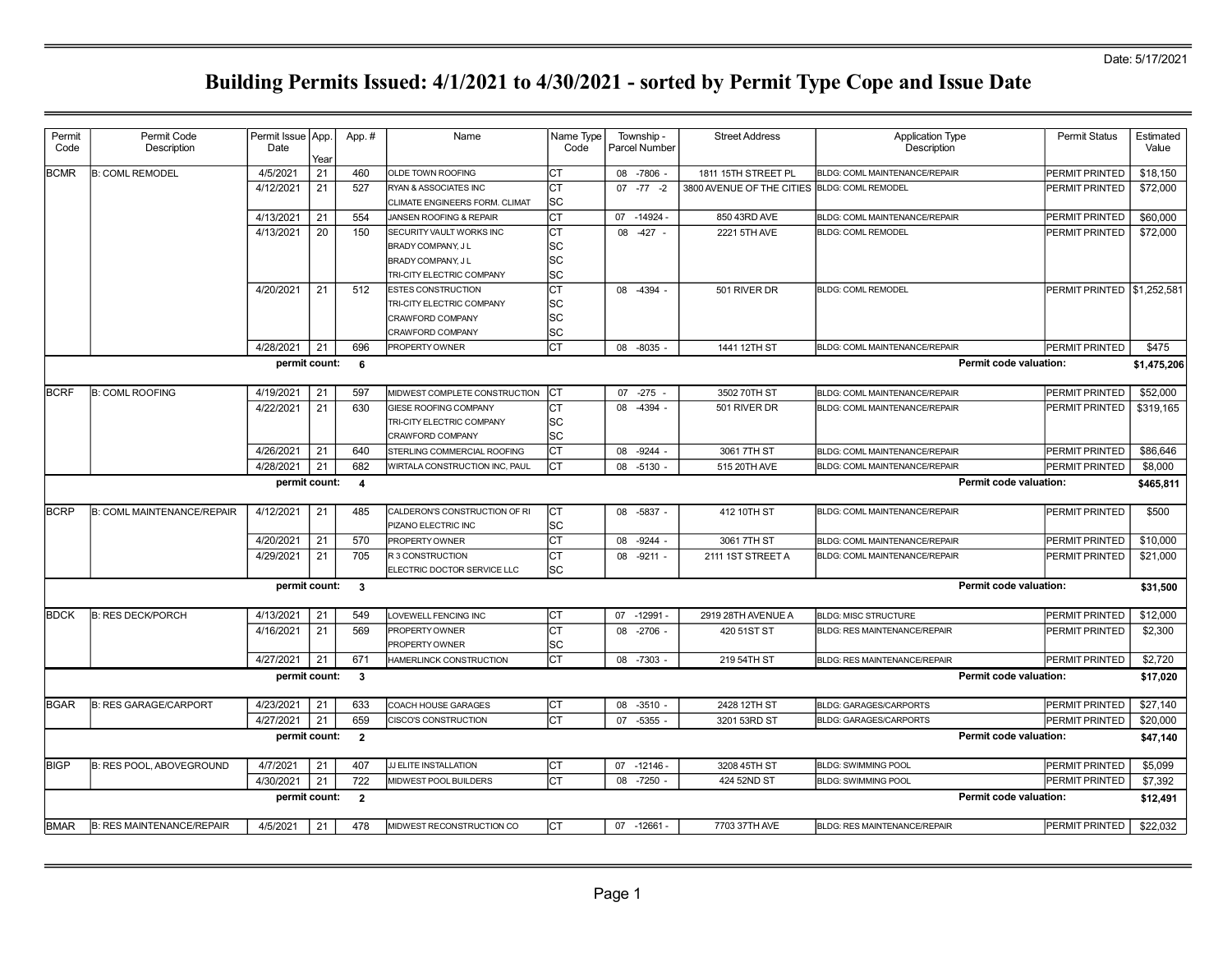| Permit      | Permit Code                      | Permit Issue   App.  |            | App.#          | Name                                           | Name Type | Township -                     | <b>Street Address</b>              | <b>Application Type</b>                                                    | Permit Status                    | Estimated          |
|-------------|----------------------------------|----------------------|------------|----------------|------------------------------------------------|-----------|--------------------------------|------------------------------------|----------------------------------------------------------------------------|----------------------------------|--------------------|
| Code        | Description                      | Date                 |            |                |                                                | Code      | Parcel Number                  |                                    | Description                                                                |                                  | Value              |
| BMAR        | <b>B: RES MAINTENANCE/REPAIR</b> | 4/12/2021            | Year<br>21 | 529            | FELDCO FACTORY DIRECT LLC                      | CТ        | 08 -4587 -                     | 415 42ND ST                        | <b>BLDG: RES MAINTENANCE/REPAIR</b>                                        | PERMIT PRINTED                   | \$5,530            |
|             |                                  | 4/13/2021            | 21         | 541            | PROPERTY OWNER                                 | CТ        | $-6978$<br>08                  | 2502 18TH STREET A                 | <b>BLDG: RES MAINTENANCE/REPAIR</b>                                        | <b>PERMIT PRINTED</b>            | \$3,840            |
|             |                                  | 4/14/2021            | 21         | 560            | MIDWEST HOMEBUYER                              | CТ        | 07<br>$-5816 -$                | 4508 21ST AVE                      | <b>BLDG: RES MAINTENANCE/REPAIR</b>                                        | PERMIT PRINTED                   | \$13,800           |
|             |                                  | 4/19/2021            | 21         | 584            | FOLEY CONTRACTING LLC                          | CТ        | $-14859 -$<br>07               | 950 ARBOR DR                       | <b>BLDG: RES MAINTENANCE/REPAIR</b>                                        | PERMIT PRINTED                   | \$16,961           |
|             |                                  | 4/19/2021            | 21         | 587            | FOLEY CONTRACTING LLC                          | СT        | $-14876-$<br>07                | 955 ARBOR DR                       | <b>BLDG: RES MAINTENANCE/REPAIR</b>                                        | PERMIT PRINTED                   | \$14,811           |
|             |                                  | 4/19/2021            | 21         | 598            | PROPERTY OWNER                                 | <b>CT</b> | $-5940 -$<br>08                | 1028 5TH AVE                       | <b>BLDG: RES MAINTENANCE/REPAIR</b>                                        | PERMIT PRINTED                   | \$10,000           |
|             |                                  | 4/20/2021            | 21         | 601            | <b>R3 CONSTRUCTION</b>                         | ĊТ        | $-1346$ -<br>07                | 2362 31ST STREET A                 | <b>BLDG: RES MAINTENANCE/REPAIR</b>                                        | PERMIT PRINTED                   | \$4,000            |
|             |                                  | 4/23/2021            | 21         | 634            | ATLAS BUILDING GROUP, LLC                      | СT        | 08<br>$-8176$ -                | 2750 11TH AVE                      | <b>BLDG: RES MAINTENANCE/REPAIR</b>                                        | PERMIT PRINTED                   | \$12,000           |
|             |                                  | 4/26/2021            | 21         | 642            | FELDCO FACTORY DIRECT LLC                      | СT        | 08<br>$-1507 -$                | 817 27TH ST                        | <b>BLDG: RES MAINTENANCE/REPAIR</b>                                        | PERMIT PRINTED                   | \$18,851           |
|             |                                  | 4/26/2021            | 21         | 641            | FELDCO FACTORY DIRECT LLC                      | CT        | 08<br>$-171 -$                 | 730 24TH AVENUE CT                 | <b>BLDG: RES MAINTENANCE/REPAIR</b>                                        | PERMIT PRINTED                   | \$16,955           |
|             |                                  | 4/27/2021            | 21         | 664            | MIDWEST RECONSTRUCTION CO                      | ĊТ        | $-10228 -$<br>07               | 4742 19TH AVE                      | <b>BLDG: RES MAINTENANCE/REPAIR</b>                                        | PERMIT PRINTED                   | \$2,327            |
|             |                                  | 4/28/2021            | 21         | 702            | RIVER CITY PELLA WINDOWS AND D                 | СT        | 07<br>$-8411 -$                | 3215 13TH AVENUE CT                | <b>BLDG: RES MAINTENANCE/REPAIR</b>                                        | PERMIT PRINTED                   | \$5,269            |
|             |                                  | 4/30/2021            | 21         | 716            | FELDCO FACTORY DIRECT LLC                      |           | $-11932 -$<br>07               | 4605 25TH AVENUE CT                | <b>BLDG: RES MAINTENANCE/REPAIR</b>                                        | PERMIT PRINTED                   | \$1,950            |
|             |                                  | 4/30/2021            | 21         | 717            | FELDCO FACTORY DIRECT LLC                      | СT        | 07<br>$-11933-$                | 4609 25TH AVENUE CT                | <b>BLDG: RES MAINTENANCE/REPAIR</b>                                        | PERMIT PRINTED                   | \$3,450            |
|             |                                  | 4/30/2021            | 21         | 714            | FELDCO FACTORY DIRECT LLC                      | СT        | $-14700 -$<br>07               | 3706 72ND STREET CT                | <b>BLDG: RES MAINTENANCE/REPAIR</b>                                        | PERMIT PRINTED                   | \$9,775            |
|             |                                  | 4/30/2021            | 21         | 721            | <b>BLAZE RESTORATION INC</b>                   | СT        | $-1232 -$<br>08                | 1101 15TH STREET A                 | <b>BLDG: RES MAINTENANCE/REPAIR</b>                                        | PERMIT PRINTED                   | \$37,100           |
|             |                                  | 4/30/2021            | 21         | 715            | FELDCO FACTORY DIRECT LLC                      | СT        | $-3410 -$<br>08                | 1141 12TH AVE                      | <b>BLDG: RES MAINTENANCE/REPAIR</b>                                        | PERMIT PRINTED                   | \$3,382            |
|             |                                  | 4/30/2021            | 21         | 719            | FELDCO FACTORY DIRECT LLC                      | СT        | 08 -393                        | 1110 17TH ST                       | <b>BLDG: RES MAINTENANCE/REPAIR</b>                                        | PERMIT PRINTED                   | \$9,550            |
|             |                                  | permit count:        |            | 19             |                                                |           |                                |                                    | Permit code valuation:                                                     |                                  | \$211,583          |
| <b>BRML</b> | <b>B: RES REMODEL</b>            | 4/14/2021            | 21         | 558            | PROPERTY OWNER                                 | Iст       | 08 -3404 -8                    | 404 20TH AVE                       | <b>BLDG: RES REMODEL</b>                                                   | PERMIT PRINTED                   | \$34,000           |
|             |                                  | permit count:        |            | $\overline{1}$ |                                                |           |                                |                                    | Permit code valuation:                                                     |                                  | \$34,000           |
| <b>BRRF</b> |                                  |                      |            |                |                                                |           |                                |                                    |                                                                            |                                  |                    |
|             |                                  |                      |            |                |                                                |           |                                |                                    |                                                                            |                                  |                    |
|             | <b>B: RES ROOFING</b>            | 4/1/2021             | 21         | 454            | FISHER CONSTRUCTION SERVICES L                 | Iст       | $-171 - 6$<br>07               | 1511 36TH AVE                      | <b>BLDG: RES MAINTENANCE/REPAIR</b>                                        | PERMIT PRINTED                   | \$12,000           |
|             |                                  | 4/1/2021             | 21         | 456            | DAN HANELL CONSTRUCTION INC                    | СT        | 07<br>$-5853 -$                | 1837 46TH ST                       | <b>BLDG: RES MAINTENANCE/REPAIR</b>                                        | PERMIT PRINTED                   | \$13,440           |
|             |                                  | 4/1/2021             | 21         | 455            | DAN HANELL CONSTRUCTION INC                    | СT        | $-6862 -$<br>07                | 3012 26TH ST                       | <b>BLDG: RES MAINTENANCE/REPAIR</b>                                        | PERMIT PRINTED                   | \$16,350           |
|             |                                  | 4/5/2021             | 21         | 464            | QC ROOF DRS INC.                               | CТ        | $-13999-$<br>07                | 3606 72ND ST                       | <b>BLDG: RES MAINTENANCE/REPAIR</b>                                        | PERMIT PRINTED                   | \$16,000           |
|             |                                  | 4/5/2021             | 21         | 457            | MIDWEST COMPLETE CONSTRUCTION                  | СT        | 07<br>$-6833$                  | 2504 31ST AVENUE CT                | <b>BLDG: RES MAINTENANCE/REPAIR</b>                                        | PERMIT PRINTED                   | \$6,400            |
|             |                                  | 4/6/2021             | 21         | 484            | DAN HANELL CONSTRUCTION INC                    | CТ        | $-13064 -$<br>07               | 5314 16TH AVE                      | <b>BLDG: RES MAINTENANCE/REPAIR</b>                                        | PERMIT PRINTED                   | \$16,973           |
|             |                                  | 4/6/2021             | 21         | 480            | PROPERTY OWNER                                 | СT        | 07<br>$-7277$ -                | 1101 48TH ST                       | <b>BLDG: RES MAINTENANCE/REPAIR</b>                                        | <b>PERMIT PRINTED</b>            | \$5,500            |
|             |                                  | 4/6/2021             | 21         | 483            | REGIO CONTRACTORS MANAGEMENT                   | Iст       | $-7479$ .<br>07                | 1212 27TH ST                       | <b>BLDG: RES MAINTENANCE/REPAIR</b>                                        | PERMIT PRINTED                   | \$6,800            |
|             |                                  | 4/6/2021             | 21         | 482            | LANDEROS AND SONS CONSTRUCTION                 |           | 08<br>$-2163$                  | 424 39TH ST                        | <b>BLDG: RES MAINTENANCE/REPAIR</b>                                        | <b>FINAL INSPECTION</b>          | \$5,700            |
|             |                                  | 4/7/2021             | 21         | 505            | OLDE TOWN ROOFING                              | CТ        | $-9049 -$<br>08                | 3402 10TH AVE                      | <b>BLDG: RES MAINTENANCE/REPAIR</b>                                        | PERMIT PRINTED                   | \$24,500           |
|             |                                  | 4/8/2021             | 21         | 507            | A&J CONSTRUCTION                               | СT        | $-8199$ .<br>07                | 5419 28TH AVE                      | <b>BLDG: RES MAINTENANCE/REPAIR</b>                                        | PERMIT PRINTED                   | \$9,000            |
|             |                                  | 4/8/2021             | 21         | 504            | ROLANDO PALMA COMPANY                          | СT        | $-1321 -$<br>08                | 1020 6TH AVE                       | <b>BLDG: RES MAINTENANCE/REPAIR</b>                                        | PERMIT PRINTED                   | \$14,500           |
|             |                                  | 4/8/2021             | 21         | 510            | FOLEY CONTRACTING LLC<br><b>PROPERTY OWNER</b> | CТ        | $-4279$ -<br>08                | 2409 14TH AVE                      | <b>BLDG: RES MAINTENANCE/REPAIR</b>                                        | PERMIT PRINTED                   | \$25,800           |
|             |                                  | 4/8/2021             | 21         | 506            |                                                | СT        | 08<br>$-6351 -$                | 706 25TH ST                        | <b>BLDG: RES MAINTENANCE/REPAIR</b>                                        | PERMIT PRINTED                   | \$4,000            |
|             |                                  | 4/8/2021<br>4/9/2021 | 21<br>21   | 508<br>520     | ROLANDO PALMA COMPANY<br>FOLEY CONTRACTING LLC | СT<br>СT  | $-639$<br>08<br>07<br>-10341 - | 2632 11TH AVENUE B<br>3506 37TH ST | <b>BLDG: RES MAINTENANCE/REPAIR</b><br><b>BLDG: RES MAINTENANCE/REPAIR</b> | PERMIT PRINTED<br>PERMIT PRINTED | \$7,200<br>\$6,825 |
|             |                                  | 4/9/2021             | 21         | 517            | ADVANCED CONST & IMPROVEMENT                   | CТ        | $-595 - A$<br>08               | 814 54TH STREET B                  | <b>BLDG: RES MAINTENANCE/REPAIR</b>                                        | PERMIT PRINTED                   | \$5,700            |
|             |                                  | 4/12/2021            | 21         | 528            | WIRTALA CONSTRUCTION INC, PAUL                 | СT        | 07<br>$-8729$ -                | 3112 46TH ST                       | <b>BLDG: RES MAINTENANCE/REPAIR</b>                                        | PERMIT PRINTED                   | \$6,000            |
|             |                                  | 4/12/2021            | 21         | 530            | PROPERTY OWNER                                 | СT        | $-7564 - 13$<br>08             | 324 29TH AVE                       | <b>BLDG: RES MAINTENANCE/REPAIR</b>                                        | PERMIT PRINTED                   | \$5,040            |
|             |                                  | 4/13/2021            | 21         | 535            | QC ROOF DRS INC.                               | СT        | $-13977 -$<br>07               | 3804 37TH AVE                      | <b>BLDG: RES MAINTENANCE/REPAIR</b>                                        | PERMIT PRINTED                   | \$19,500           |
|             |                                  | 4/13/2021            | 21         | 550            | PROPERTY OWNER                                 | CT        | $-8232 -$<br>08                | 112 5TH AVE                        | <b>BLDG: RES MAINTENANCE/REPAIR</b>                                        | PERMIT PRINTED                   | \$3,750            |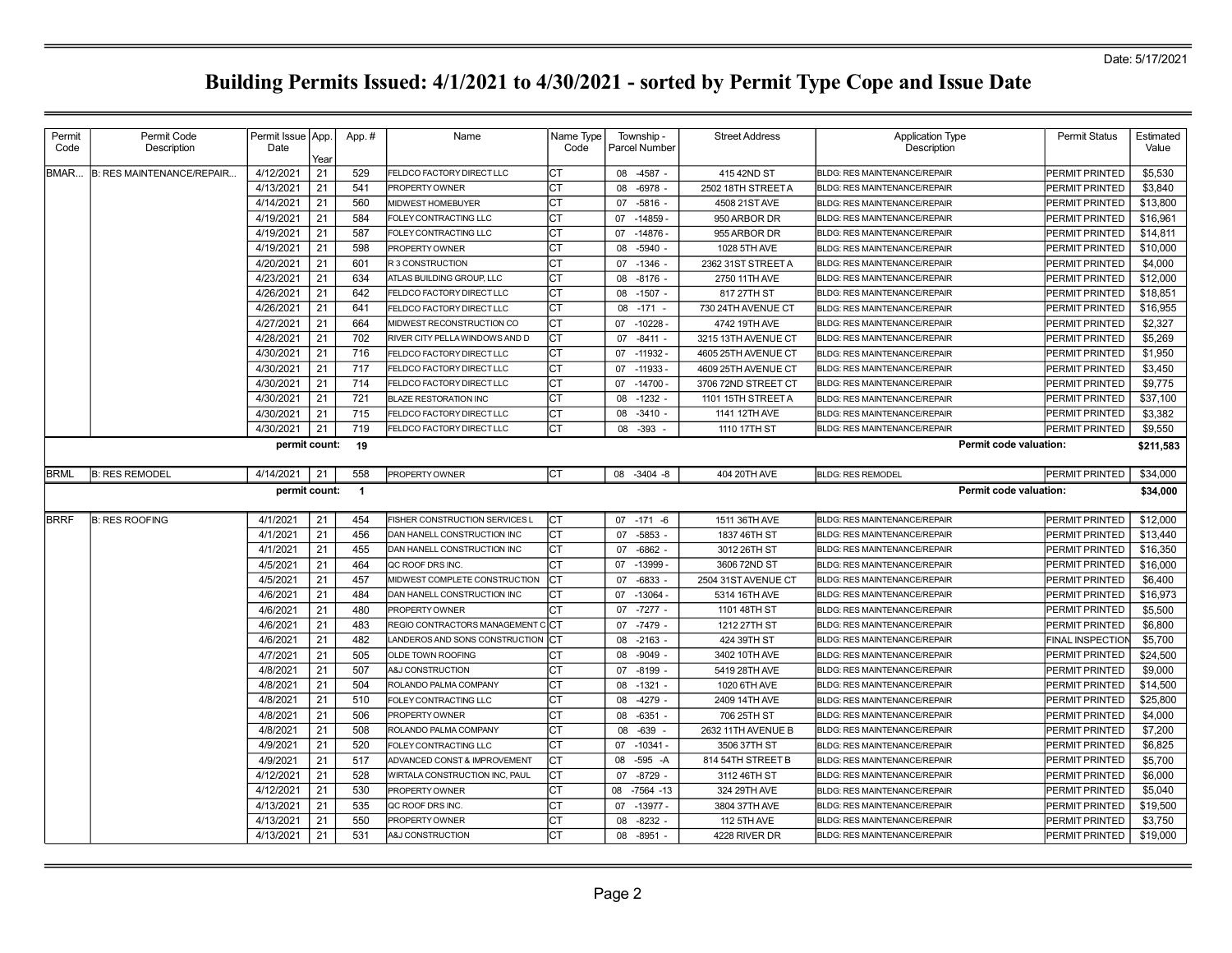| Permit<br>Permit Code<br>Name<br><b>Street Address</b><br><b>Application Type</b><br>Permit Issue   App.<br>App.#<br>Name Type<br>Township<br>Description<br>Code<br>Date<br>Code<br>Parcel Number<br>Description<br>Year<br>BRRF<br><b>B: RES ROOFING</b><br>4/14/2021<br>21<br>555<br>CALDERON'S CONSTRUCTION OF RI<br>IСТ<br>07 -12573 -<br>3031 56TH ST<br>PERMIT PRINTED<br><b>BLDG: RES MAINTENANCE/REPAIR</b><br>21<br>4/19/2021<br>588<br>СT<br>$-14253 -$<br>FOLEY CONTRACTING LLC<br>07<br>5506 20TH AVENUE CT<br><b>BLDG: RES MAINTENANCE/REPAIR</b><br>PERMIT PRINTED<br>4/19/2021<br>21<br>СT<br>$-14860$<br>952 ARBOR DR<br>581<br>07<br>PERMIT PRINTED<br>FOLEY CONTRACTING LLC<br><b>BLDG: RES MAINTENANCE/REPAIR</b><br>4/19/2021<br>21<br>582<br>СT<br>$-14861$<br>07<br>954 ARBOR DR<br>PERMIT PRINTED<br>FOLEY CONTRACTING LLC<br><b>BLDG: RES MAINTENANCE/REPAIR</b><br>4/19/2021<br>21<br>583<br><b>CT</b><br>FOLEY CONTRACTING LLC<br>07<br>$-14862$<br>956 ARBOR DR<br><b>BLDG: RES MAINTENANCE/REPAIR</b><br><b>PERMIT PRINTED</b><br>21<br>590<br>4/19/2021<br>СT<br>FOLEY CONTRACTING LLC<br>$-14863 -$<br>1022 ARBOR DR<br>PERMIT PRINTED<br>07<br><b>BLDG: RES MAINTENANCE/REPAIR</b><br>589<br>4/19/2021<br>21<br>СT<br>$-14870 -$<br>FOLEY CONTRACTING LLC<br>07<br>1023 ARBOR DR<br><b>BLDG: RES MAINTENANCE/REPAIR</b><br>PERMIT PRINTED<br>4/19/2021<br>21<br>593<br>Іст<br>$-14872-$<br>1015 ARBOR DR<br>PERMIT PRINTED<br>07<br>FOLEY CONTRACTING LLC<br><b>BLDG: RES MAINTENANCE/REPAIR</b><br>21<br>4/19/2021<br>591<br>Iст<br>$-14874-$<br>FOLEY CONTRACTING LLC<br>07<br>1011 ARBOR DR<br><b>BLDG: RES MAINTENANCE/REPAIR</b><br>PERMIT PRINTED<br>4/19/2021<br>21<br>592<br>СT<br>07<br>$-14875-$<br>FOLEY CONTRACTING LLC<br>957 ARBOR DR<br><b>BLDG: RES MAINTENANCE/REPAIR</b><br>PERMIT PRINTED<br>4/19/2021<br>21<br>586<br>СT<br>$-14877 -$<br>FOLEY CONTRACTING LLC<br>07<br>953 ARBOR DR<br><b>BLDG: RES MAINTENANCE/REPAIR</b><br>PERMIT PRINTED<br>4/19/2021<br>21<br>585<br>СT<br>$-14878 -$<br>07<br>951 ARBOR DR<br>PERMIT PRINTED<br>FOLEY CONTRACTING LLC<br><b>BLDG: RES MAINTENANCE/REPAIR</b><br>4/19/2021<br>21<br>580<br>СT<br>$-6799$<br>07<br>2533 30TH AVENUE CT<br>PERMIT PRINTED<br>DAN HANELL CONSTRUCTION INC<br><b>BLDG: RES MAINTENANCE/REPAIR</b><br>4/19/2021<br>21<br>576<br><b>CT</b><br>$-3049$<br>2307 5TH ST<br>DAN HANELL CONSTRUCTION INC<br>08<br><b>BLDG: RES MAINTENANCE/REPAIR</b><br><b>PERMIT PRINTED</b><br>21<br>594<br><b>CT</b><br>4/19/2021<br>FOLEY CONTRACTING LLC<br>$-4359 -$<br>1212 15TH ST<br>PERMIT PRINTED<br>08<br><b>IBLDG: RES MAINTENANCE/REPAIR</b><br>4/19/2021<br>21<br>574<br>СT<br>$-5171$ .<br>QC ROOF DRS INC.<br>08<br>1331 12TH AVE<br><b>BLDG: RES MAINTENANCE/REPAIR</b><br>PERMIT PRINTED<br>4/19/2021<br>21<br>595<br>ICT<br>$-5214 -$<br>1203 4TH ST<br>PERMIT PRINTED<br>MIDWEST COMPLETE CONSTRUCTION<br>08<br><b>BLDG: RES MAINTENANCE/REPAIR</b><br>21<br>4/19/2021<br>579<br>Iст<br>544 27TH AVE<br>STORM RECOVERY ROOFING & SIDIN<br>08<br>$-6164 - 39$<br><b>BLDG: RES MAINTENANCE/REPAIR</b><br>PERMIT PRINTED<br>4/19/2021<br>21<br>573<br>СT<br>$-7001 -$<br>5137 7TH AVE<br>OLDE TOWN ROOFING<br>08<br><b>BLDG: RES MAINTENANCE/REPAIR</b><br>PERMIT PRINTED<br>21<br>4/20/2021<br>602<br>СT<br>$-3404 - 8$<br>404 20TH AVE<br>A-1 ROOFING<br>08<br><b>BLDG: RES MAINTENANCE/REPAIR</b><br>PERMIT PRINTED<br>4/20/2021<br>21<br>605<br>Iст<br>$-3681$<br>830 15TH ST<br>MIDWEST COMPLETE CONSTRUCTION<br>08<br>BLDG: RES MAINTENANCE/REPAIR<br>PERMIT PRINTED<br>4/20/2021<br>21<br>604<br>CT<br>$-7296$<br>5429 4TH AVE<br>08<br>PERMIT PRINTED<br>PROPERTY OWNER<br><b>BLDG: RES MAINTENANCE/REPAIR</b><br>4/21/2021<br>21<br>607<br>CT<br>$-2561 - 7$<br>1011 33RD STREET CT<br>3 B'S CONSTRUCTION & HOME IMPR<br>08<br><b>BLDG: RES MAINTENANCE/REPAIR</b><br><b>PERMIT PRINTED</b><br>4/22/2021<br>21<br>627<br>CT<br>ACRI. INC.<br>$-11477 -$<br>3424 54TH ST<br><b>BLDG: RES MAINTENANCE/REPAIR</b><br>PERMIT PRINTED<br>07<br>4/22/2021<br>21<br>631<br>Iст<br>$-8193$ .<br>CALDERON'S CONSTRUCTION OF RI<br>07<br>5329 28TH AVE<br><b>BLDG: RES MAINTENANCE/REPAIR</b><br>PERMIT PRINTED<br>4/22/2021<br>21<br>628<br>СT<br>$-9024 -$<br>07<br>3716 22ND AVE<br><b>FINAL INSPECTION</b><br>OLDE TOWN ROOFING<br><b>BLDG: RES MAINTENANCE/REPAIR</b><br>4/22/2021<br>21<br>632<br>Iст<br>$-8486$<br>JOSH ACKERLAND CONSTRUCTION<br>08<br>916 39TH STREET CT<br><b>BLDG: RES MAINTENANCE/REPAIR</b><br>PERMIT PRINTED<br>4/23/2021<br>21<br>638<br>СT<br>$-4005$ .<br>412 44TH ST<br>PROPERTY OWNER<br>08<br><b>BLDG: RES MAINTENANCE/REPAIR</b><br>PERMIT PRINTED<br>4/23/2021<br>21<br>635<br>СT<br>$-4703$<br><b>VERN'S HOME IMPROVEMENT</b><br>08<br>2517 13TH AVE<br><b>BLDG: RES MAINTENANCE/REPAIR</b><br>PERMIT PRINTED<br>4/26/2021<br>21<br>СT<br>647<br>$-1076$<br>439 20TH AVE<br>TRUJILLO CONSTRUCTION<br>08<br>BLDG: RES MAINTENANCE/REPAIR<br>PERMIT PRINTED<br>4/26/2021<br>21<br>645<br>CT<br>$-4192$<br>2323 19TH AVE<br>08<br>PERMIT PRINTED<br>TRUJILLO CONSTRUCTION<br><b>BLDG: RES MAINTENANCE/REPAIR</b><br>4/27/2021<br>21<br>672<br>CT<br>$-11444$<br>2652 44TH STREET CT<br><b>3 B'S CONSTRUCTION &amp; HOME IMPR</b><br>07<br><b>BLDG: RES MAINTENANCE/REPAIR</b><br><b>PERMIT PRINTED</b><br>4/27/2021<br>21<br>662<br>СT<br>CALDERON'S CONSTRUCTION OF RI<br>$-11484-$<br>5340 34TH AVE<br><b>BLDG: RES MAINTENANCE/REPAIR</b><br>PERMIT PRINTED<br>07<br>4/27/2021<br>21<br>663<br>Iст<br>$-13790 -$<br>CALDERON'S CONSTRUCTION OF RI<br>07<br>7402 37TH AVE<br><b>BLDG: RES MAINTENANCE/REPAIR</b><br>PERMIT PRINTED<br>21<br>4/27/2021<br>669<br>СT<br>$-2366$ -<br>07<br>2444 30TH ST<br>PERMIT PRINTED<br>QC ROOF DRS INC.<br><b>BLDG: RES MAINTENANCE/REPAIR</b><br>4/27/2021<br>21<br>673<br>Iст<br>$-7635$<br>3 B'S CONSTRUCTION & HOME IMPR<br>07<br>2501 23RD AVENUE A<br><b>BLDG: RES MAINTENANCE/REPAIR</b><br>PERMIT PRINTED<br>4/27/2021<br>21<br>670<br><b>CT</b><br>$-8777 -$<br>5314 31ST AVENUE CT<br>JOSH ACKERLAND CONSTRUCTION<br>07<br><b>BLDG: RES MAINTENANCE/REPAIR</b><br>PERMIT PRINTED<br>21 | Permit Status<br>Estimated |
|----------------------------------------------------------------------------------------------------------------------------------------------------------------------------------------------------------------------------------------------------------------------------------------------------------------------------------------------------------------------------------------------------------------------------------------------------------------------------------------------------------------------------------------------------------------------------------------------------------------------------------------------------------------------------------------------------------------------------------------------------------------------------------------------------------------------------------------------------------------------------------------------------------------------------------------------------------------------------------------------------------------------------------------------------------------------------------------------------------------------------------------------------------------------------------------------------------------------------------------------------------------------------------------------------------------------------------------------------------------------------------------------------------------------------------------------------------------------------------------------------------------------------------------------------------------------------------------------------------------------------------------------------------------------------------------------------------------------------------------------------------------------------------------------------------------------------------------------------------------------------------------------------------------------------------------------------------------------------------------------------------------------------------------------------------------------------------------------------------------------------------------------------------------------------------------------------------------------------------------------------------------------------------------------------------------------------------------------------------------------------------------------------------------------------------------------------------------------------------------------------------------------------------------------------------------------------------------------------------------------------------------------------------------------------------------------------------------------------------------------------------------------------------------------------------------------------------------------------------------------------------------------------------------------------------------------------------------------------------------------------------------------------------------------------------------------------------------------------------------------------------------------------------------------------------------------------------------------------------------------------------------------------------------------------------------------------------------------------------------------------------------------------------------------------------------------------------------------------------------------------------------------------------------------------------------------------------------------------------------------------------------------------------------------------------------------------------------------------------------------------------------------------------------------------------------------------------------------------------------------------------------------------------------------------------------------------------------------------------------------------------------------------------------------------------------------------------------------------------------------------------------------------------------------------------------------------------------------------------------------------------------------------------------------------------------------------------------------------------------------------------------------------------------------------------------------------------------------------------------------------------------------------------------------------------------------------------------------------------------------------------------------------------------------------------------------------------------------------------------------------------------------------------------------------------------------------------------------------------------------------------------------------------------------------------------------------------------------------------------------------------------------------------------------------------------------------------------------------------------------------------------------------------------------------------------------------------------------------------------------------------------------------------------------------------------------------------------------------------------------------------------------------------------------------------------------------------------------------------------------------------------------------------------------------------------------------------------------------------------------------------------------------------------------------------------------------------------------------------------------------------------------------------------------------------------------------------------------------------------------------------------------------------------------------------------------------------------------------------------------------------------------------------------------------------------------------------------------------------------------------------------------------------------------------------------------|----------------------------|
|                                                                                                                                                                                                                                                                                                                                                                                                                                                                                                                                                                                                                                                                                                                                                                                                                                                                                                                                                                                                                                                                                                                                                                                                                                                                                                                                                                                                                                                                                                                                                                                                                                                                                                                                                                                                                                                                                                                                                                                                                                                                                                                                                                                                                                                                                                                                                                                                                                                                                                                                                                                                                                                                                                                                                                                                                                                                                                                                                                                                                                                                                                                                                                                                                                                                                                                                                                                                                                                                                                                                                                                                                                                                                                                                                                                                                                                                                                                                                                                                                                                                                                                                                                                                                                                                                                                                                                                                                                                                                                                                                                                                                                                                                                                                                                                                                                                                                                                                                                                                                                                                                                                                                                                                                                                                                                                                                                                                                                                                                                                                                                                                                                                                                                                                                                                                                                                                                                                                                                                                                                                                                                                                                                                              | Value                      |
|                                                                                                                                                                                                                                                                                                                                                                                                                                                                                                                                                                                                                                                                                                                                                                                                                                                                                                                                                                                                                                                                                                                                                                                                                                                                                                                                                                                                                                                                                                                                                                                                                                                                                                                                                                                                                                                                                                                                                                                                                                                                                                                                                                                                                                                                                                                                                                                                                                                                                                                                                                                                                                                                                                                                                                                                                                                                                                                                                                                                                                                                                                                                                                                                                                                                                                                                                                                                                                                                                                                                                                                                                                                                                                                                                                                                                                                                                                                                                                                                                                                                                                                                                                                                                                                                                                                                                                                                                                                                                                                                                                                                                                                                                                                                                                                                                                                                                                                                                                                                                                                                                                                                                                                                                                                                                                                                                                                                                                                                                                                                                                                                                                                                                                                                                                                                                                                                                                                                                                                                                                                                                                                                                                                              | \$10,500                   |
|                                                                                                                                                                                                                                                                                                                                                                                                                                                                                                                                                                                                                                                                                                                                                                                                                                                                                                                                                                                                                                                                                                                                                                                                                                                                                                                                                                                                                                                                                                                                                                                                                                                                                                                                                                                                                                                                                                                                                                                                                                                                                                                                                                                                                                                                                                                                                                                                                                                                                                                                                                                                                                                                                                                                                                                                                                                                                                                                                                                                                                                                                                                                                                                                                                                                                                                                                                                                                                                                                                                                                                                                                                                                                                                                                                                                                                                                                                                                                                                                                                                                                                                                                                                                                                                                                                                                                                                                                                                                                                                                                                                                                                                                                                                                                                                                                                                                                                                                                                                                                                                                                                                                                                                                                                                                                                                                                                                                                                                                                                                                                                                                                                                                                                                                                                                                                                                                                                                                                                                                                                                                                                                                                                                              | \$17,750                   |
|                                                                                                                                                                                                                                                                                                                                                                                                                                                                                                                                                                                                                                                                                                                                                                                                                                                                                                                                                                                                                                                                                                                                                                                                                                                                                                                                                                                                                                                                                                                                                                                                                                                                                                                                                                                                                                                                                                                                                                                                                                                                                                                                                                                                                                                                                                                                                                                                                                                                                                                                                                                                                                                                                                                                                                                                                                                                                                                                                                                                                                                                                                                                                                                                                                                                                                                                                                                                                                                                                                                                                                                                                                                                                                                                                                                                                                                                                                                                                                                                                                                                                                                                                                                                                                                                                                                                                                                                                                                                                                                                                                                                                                                                                                                                                                                                                                                                                                                                                                                                                                                                                                                                                                                                                                                                                                                                                                                                                                                                                                                                                                                                                                                                                                                                                                                                                                                                                                                                                                                                                                                                                                                                                                                              | \$16,961                   |
|                                                                                                                                                                                                                                                                                                                                                                                                                                                                                                                                                                                                                                                                                                                                                                                                                                                                                                                                                                                                                                                                                                                                                                                                                                                                                                                                                                                                                                                                                                                                                                                                                                                                                                                                                                                                                                                                                                                                                                                                                                                                                                                                                                                                                                                                                                                                                                                                                                                                                                                                                                                                                                                                                                                                                                                                                                                                                                                                                                                                                                                                                                                                                                                                                                                                                                                                                                                                                                                                                                                                                                                                                                                                                                                                                                                                                                                                                                                                                                                                                                                                                                                                                                                                                                                                                                                                                                                                                                                                                                                                                                                                                                                                                                                                                                                                                                                                                                                                                                                                                                                                                                                                                                                                                                                                                                                                                                                                                                                                                                                                                                                                                                                                                                                                                                                                                                                                                                                                                                                                                                                                                                                                                                                              | \$16,961                   |
|                                                                                                                                                                                                                                                                                                                                                                                                                                                                                                                                                                                                                                                                                                                                                                                                                                                                                                                                                                                                                                                                                                                                                                                                                                                                                                                                                                                                                                                                                                                                                                                                                                                                                                                                                                                                                                                                                                                                                                                                                                                                                                                                                                                                                                                                                                                                                                                                                                                                                                                                                                                                                                                                                                                                                                                                                                                                                                                                                                                                                                                                                                                                                                                                                                                                                                                                                                                                                                                                                                                                                                                                                                                                                                                                                                                                                                                                                                                                                                                                                                                                                                                                                                                                                                                                                                                                                                                                                                                                                                                                                                                                                                                                                                                                                                                                                                                                                                                                                                                                                                                                                                                                                                                                                                                                                                                                                                                                                                                                                                                                                                                                                                                                                                                                                                                                                                                                                                                                                                                                                                                                                                                                                                                              | \$16.961                   |
|                                                                                                                                                                                                                                                                                                                                                                                                                                                                                                                                                                                                                                                                                                                                                                                                                                                                                                                                                                                                                                                                                                                                                                                                                                                                                                                                                                                                                                                                                                                                                                                                                                                                                                                                                                                                                                                                                                                                                                                                                                                                                                                                                                                                                                                                                                                                                                                                                                                                                                                                                                                                                                                                                                                                                                                                                                                                                                                                                                                                                                                                                                                                                                                                                                                                                                                                                                                                                                                                                                                                                                                                                                                                                                                                                                                                                                                                                                                                                                                                                                                                                                                                                                                                                                                                                                                                                                                                                                                                                                                                                                                                                                                                                                                                                                                                                                                                                                                                                                                                                                                                                                                                                                                                                                                                                                                                                                                                                                                                                                                                                                                                                                                                                                                                                                                                                                                                                                                                                                                                                                                                                                                                                                                              | \$65,051                   |
|                                                                                                                                                                                                                                                                                                                                                                                                                                                                                                                                                                                                                                                                                                                                                                                                                                                                                                                                                                                                                                                                                                                                                                                                                                                                                                                                                                                                                                                                                                                                                                                                                                                                                                                                                                                                                                                                                                                                                                                                                                                                                                                                                                                                                                                                                                                                                                                                                                                                                                                                                                                                                                                                                                                                                                                                                                                                                                                                                                                                                                                                                                                                                                                                                                                                                                                                                                                                                                                                                                                                                                                                                                                                                                                                                                                                                                                                                                                                                                                                                                                                                                                                                                                                                                                                                                                                                                                                                                                                                                                                                                                                                                                                                                                                                                                                                                                                                                                                                                                                                                                                                                                                                                                                                                                                                                                                                                                                                                                                                                                                                                                                                                                                                                                                                                                                                                                                                                                                                                                                                                                                                                                                                                                              | \$70,752                   |
|                                                                                                                                                                                                                                                                                                                                                                                                                                                                                                                                                                                                                                                                                                                                                                                                                                                                                                                                                                                                                                                                                                                                                                                                                                                                                                                                                                                                                                                                                                                                                                                                                                                                                                                                                                                                                                                                                                                                                                                                                                                                                                                                                                                                                                                                                                                                                                                                                                                                                                                                                                                                                                                                                                                                                                                                                                                                                                                                                                                                                                                                                                                                                                                                                                                                                                                                                                                                                                                                                                                                                                                                                                                                                                                                                                                                                                                                                                                                                                                                                                                                                                                                                                                                                                                                                                                                                                                                                                                                                                                                                                                                                                                                                                                                                                                                                                                                                                                                                                                                                                                                                                                                                                                                                                                                                                                                                                                                                                                                                                                                                                                                                                                                                                                                                                                                                                                                                                                                                                                                                                                                                                                                                                                              | \$42,071                   |
|                                                                                                                                                                                                                                                                                                                                                                                                                                                                                                                                                                                                                                                                                                                                                                                                                                                                                                                                                                                                                                                                                                                                                                                                                                                                                                                                                                                                                                                                                                                                                                                                                                                                                                                                                                                                                                                                                                                                                                                                                                                                                                                                                                                                                                                                                                                                                                                                                                                                                                                                                                                                                                                                                                                                                                                                                                                                                                                                                                                                                                                                                                                                                                                                                                                                                                                                                                                                                                                                                                                                                                                                                                                                                                                                                                                                                                                                                                                                                                                                                                                                                                                                                                                                                                                                                                                                                                                                                                                                                                                                                                                                                                                                                                                                                                                                                                                                                                                                                                                                                                                                                                                                                                                                                                                                                                                                                                                                                                                                                                                                                                                                                                                                                                                                                                                                                                                                                                                                                                                                                                                                                                                                                                                              | \$32,517                   |
|                                                                                                                                                                                                                                                                                                                                                                                                                                                                                                                                                                                                                                                                                                                                                                                                                                                                                                                                                                                                                                                                                                                                                                                                                                                                                                                                                                                                                                                                                                                                                                                                                                                                                                                                                                                                                                                                                                                                                                                                                                                                                                                                                                                                                                                                                                                                                                                                                                                                                                                                                                                                                                                                                                                                                                                                                                                                                                                                                                                                                                                                                                                                                                                                                                                                                                                                                                                                                                                                                                                                                                                                                                                                                                                                                                                                                                                                                                                                                                                                                                                                                                                                                                                                                                                                                                                                                                                                                                                                                                                                                                                                                                                                                                                                                                                                                                                                                                                                                                                                                                                                                                                                                                                                                                                                                                                                                                                                                                                                                                                                                                                                                                                                                                                                                                                                                                                                                                                                                                                                                                                                                                                                                                                              | \$14,811                   |
|                                                                                                                                                                                                                                                                                                                                                                                                                                                                                                                                                                                                                                                                                                                                                                                                                                                                                                                                                                                                                                                                                                                                                                                                                                                                                                                                                                                                                                                                                                                                                                                                                                                                                                                                                                                                                                                                                                                                                                                                                                                                                                                                                                                                                                                                                                                                                                                                                                                                                                                                                                                                                                                                                                                                                                                                                                                                                                                                                                                                                                                                                                                                                                                                                                                                                                                                                                                                                                                                                                                                                                                                                                                                                                                                                                                                                                                                                                                                                                                                                                                                                                                                                                                                                                                                                                                                                                                                                                                                                                                                                                                                                                                                                                                                                                                                                                                                                                                                                                                                                                                                                                                                                                                                                                                                                                                                                                                                                                                                                                                                                                                                                                                                                                                                                                                                                                                                                                                                                                                                                                                                                                                                                                                              | \$14,811                   |
|                                                                                                                                                                                                                                                                                                                                                                                                                                                                                                                                                                                                                                                                                                                                                                                                                                                                                                                                                                                                                                                                                                                                                                                                                                                                                                                                                                                                                                                                                                                                                                                                                                                                                                                                                                                                                                                                                                                                                                                                                                                                                                                                                                                                                                                                                                                                                                                                                                                                                                                                                                                                                                                                                                                                                                                                                                                                                                                                                                                                                                                                                                                                                                                                                                                                                                                                                                                                                                                                                                                                                                                                                                                                                                                                                                                                                                                                                                                                                                                                                                                                                                                                                                                                                                                                                                                                                                                                                                                                                                                                                                                                                                                                                                                                                                                                                                                                                                                                                                                                                                                                                                                                                                                                                                                                                                                                                                                                                                                                                                                                                                                                                                                                                                                                                                                                                                                                                                                                                                                                                                                                                                                                                                                              | \$14,811                   |
|                                                                                                                                                                                                                                                                                                                                                                                                                                                                                                                                                                                                                                                                                                                                                                                                                                                                                                                                                                                                                                                                                                                                                                                                                                                                                                                                                                                                                                                                                                                                                                                                                                                                                                                                                                                                                                                                                                                                                                                                                                                                                                                                                                                                                                                                                                                                                                                                                                                                                                                                                                                                                                                                                                                                                                                                                                                                                                                                                                                                                                                                                                                                                                                                                                                                                                                                                                                                                                                                                                                                                                                                                                                                                                                                                                                                                                                                                                                                                                                                                                                                                                                                                                                                                                                                                                                                                                                                                                                                                                                                                                                                                                                                                                                                                                                                                                                                                                                                                                                                                                                                                                                                                                                                                                                                                                                                                                                                                                                                                                                                                                                                                                                                                                                                                                                                                                                                                                                                                                                                                                                                                                                                                                                              | \$28,540                   |
|                                                                                                                                                                                                                                                                                                                                                                                                                                                                                                                                                                                                                                                                                                                                                                                                                                                                                                                                                                                                                                                                                                                                                                                                                                                                                                                                                                                                                                                                                                                                                                                                                                                                                                                                                                                                                                                                                                                                                                                                                                                                                                                                                                                                                                                                                                                                                                                                                                                                                                                                                                                                                                                                                                                                                                                                                                                                                                                                                                                                                                                                                                                                                                                                                                                                                                                                                                                                                                                                                                                                                                                                                                                                                                                                                                                                                                                                                                                                                                                                                                                                                                                                                                                                                                                                                                                                                                                                                                                                                                                                                                                                                                                                                                                                                                                                                                                                                                                                                                                                                                                                                                                                                                                                                                                                                                                                                                                                                                                                                                                                                                                                                                                                                                                                                                                                                                                                                                                                                                                                                                                                                                                                                                                              | \$5,131                    |
|                                                                                                                                                                                                                                                                                                                                                                                                                                                                                                                                                                                                                                                                                                                                                                                                                                                                                                                                                                                                                                                                                                                                                                                                                                                                                                                                                                                                                                                                                                                                                                                                                                                                                                                                                                                                                                                                                                                                                                                                                                                                                                                                                                                                                                                                                                                                                                                                                                                                                                                                                                                                                                                                                                                                                                                                                                                                                                                                                                                                                                                                                                                                                                                                                                                                                                                                                                                                                                                                                                                                                                                                                                                                                                                                                                                                                                                                                                                                                                                                                                                                                                                                                                                                                                                                                                                                                                                                                                                                                                                                                                                                                                                                                                                                                                                                                                                                                                                                                                                                                                                                                                                                                                                                                                                                                                                                                                                                                                                                                                                                                                                                                                                                                                                                                                                                                                                                                                                                                                                                                                                                                                                                                                                              | \$7,984                    |
|                                                                                                                                                                                                                                                                                                                                                                                                                                                                                                                                                                                                                                                                                                                                                                                                                                                                                                                                                                                                                                                                                                                                                                                                                                                                                                                                                                                                                                                                                                                                                                                                                                                                                                                                                                                                                                                                                                                                                                                                                                                                                                                                                                                                                                                                                                                                                                                                                                                                                                                                                                                                                                                                                                                                                                                                                                                                                                                                                                                                                                                                                                                                                                                                                                                                                                                                                                                                                                                                                                                                                                                                                                                                                                                                                                                                                                                                                                                                                                                                                                                                                                                                                                                                                                                                                                                                                                                                                                                                                                                                                                                                                                                                                                                                                                                                                                                                                                                                                                                                                                                                                                                                                                                                                                                                                                                                                                                                                                                                                                                                                                                                                                                                                                                                                                                                                                                                                                                                                                                                                                                                                                                                                                                              | \$9,001                    |
|                                                                                                                                                                                                                                                                                                                                                                                                                                                                                                                                                                                                                                                                                                                                                                                                                                                                                                                                                                                                                                                                                                                                                                                                                                                                                                                                                                                                                                                                                                                                                                                                                                                                                                                                                                                                                                                                                                                                                                                                                                                                                                                                                                                                                                                                                                                                                                                                                                                                                                                                                                                                                                                                                                                                                                                                                                                                                                                                                                                                                                                                                                                                                                                                                                                                                                                                                                                                                                                                                                                                                                                                                                                                                                                                                                                                                                                                                                                                                                                                                                                                                                                                                                                                                                                                                                                                                                                                                                                                                                                                                                                                                                                                                                                                                                                                                                                                                                                                                                                                                                                                                                                                                                                                                                                                                                                                                                                                                                                                                                                                                                                                                                                                                                                                                                                                                                                                                                                                                                                                                                                                                                                                                                                              | \$2,500                    |
|                                                                                                                                                                                                                                                                                                                                                                                                                                                                                                                                                                                                                                                                                                                                                                                                                                                                                                                                                                                                                                                                                                                                                                                                                                                                                                                                                                                                                                                                                                                                                                                                                                                                                                                                                                                                                                                                                                                                                                                                                                                                                                                                                                                                                                                                                                                                                                                                                                                                                                                                                                                                                                                                                                                                                                                                                                                                                                                                                                                                                                                                                                                                                                                                                                                                                                                                                                                                                                                                                                                                                                                                                                                                                                                                                                                                                                                                                                                                                                                                                                                                                                                                                                                                                                                                                                                                                                                                                                                                                                                                                                                                                                                                                                                                                                                                                                                                                                                                                                                                                                                                                                                                                                                                                                                                                                                                                                                                                                                                                                                                                                                                                                                                                                                                                                                                                                                                                                                                                                                                                                                                                                                                                                                              | \$5,225                    |
|                                                                                                                                                                                                                                                                                                                                                                                                                                                                                                                                                                                                                                                                                                                                                                                                                                                                                                                                                                                                                                                                                                                                                                                                                                                                                                                                                                                                                                                                                                                                                                                                                                                                                                                                                                                                                                                                                                                                                                                                                                                                                                                                                                                                                                                                                                                                                                                                                                                                                                                                                                                                                                                                                                                                                                                                                                                                                                                                                                                                                                                                                                                                                                                                                                                                                                                                                                                                                                                                                                                                                                                                                                                                                                                                                                                                                                                                                                                                                                                                                                                                                                                                                                                                                                                                                                                                                                                                                                                                                                                                                                                                                                                                                                                                                                                                                                                                                                                                                                                                                                                                                                                                                                                                                                                                                                                                                                                                                                                                                                                                                                                                                                                                                                                                                                                                                                                                                                                                                                                                                                                                                                                                                                                              | \$21,330                   |
|                                                                                                                                                                                                                                                                                                                                                                                                                                                                                                                                                                                                                                                                                                                                                                                                                                                                                                                                                                                                                                                                                                                                                                                                                                                                                                                                                                                                                                                                                                                                                                                                                                                                                                                                                                                                                                                                                                                                                                                                                                                                                                                                                                                                                                                                                                                                                                                                                                                                                                                                                                                                                                                                                                                                                                                                                                                                                                                                                                                                                                                                                                                                                                                                                                                                                                                                                                                                                                                                                                                                                                                                                                                                                                                                                                                                                                                                                                                                                                                                                                                                                                                                                                                                                                                                                                                                                                                                                                                                                                                                                                                                                                                                                                                                                                                                                                                                                                                                                                                                                                                                                                                                                                                                                                                                                                                                                                                                                                                                                                                                                                                                                                                                                                                                                                                                                                                                                                                                                                                                                                                                                                                                                                                              | \$10,200                   |
|                                                                                                                                                                                                                                                                                                                                                                                                                                                                                                                                                                                                                                                                                                                                                                                                                                                                                                                                                                                                                                                                                                                                                                                                                                                                                                                                                                                                                                                                                                                                                                                                                                                                                                                                                                                                                                                                                                                                                                                                                                                                                                                                                                                                                                                                                                                                                                                                                                                                                                                                                                                                                                                                                                                                                                                                                                                                                                                                                                                                                                                                                                                                                                                                                                                                                                                                                                                                                                                                                                                                                                                                                                                                                                                                                                                                                                                                                                                                                                                                                                                                                                                                                                                                                                                                                                                                                                                                                                                                                                                                                                                                                                                                                                                                                                                                                                                                                                                                                                                                                                                                                                                                                                                                                                                                                                                                                                                                                                                                                                                                                                                                                                                                                                                                                                                                                                                                                                                                                                                                                                                                                                                                                                                              | \$4,125                    |
|                                                                                                                                                                                                                                                                                                                                                                                                                                                                                                                                                                                                                                                                                                                                                                                                                                                                                                                                                                                                                                                                                                                                                                                                                                                                                                                                                                                                                                                                                                                                                                                                                                                                                                                                                                                                                                                                                                                                                                                                                                                                                                                                                                                                                                                                                                                                                                                                                                                                                                                                                                                                                                                                                                                                                                                                                                                                                                                                                                                                                                                                                                                                                                                                                                                                                                                                                                                                                                                                                                                                                                                                                                                                                                                                                                                                                                                                                                                                                                                                                                                                                                                                                                                                                                                                                                                                                                                                                                                                                                                                                                                                                                                                                                                                                                                                                                                                                                                                                                                                                                                                                                                                                                                                                                                                                                                                                                                                                                                                                                                                                                                                                                                                                                                                                                                                                                                                                                                                                                                                                                                                                                                                                                                              | \$3,600                    |
|                                                                                                                                                                                                                                                                                                                                                                                                                                                                                                                                                                                                                                                                                                                                                                                                                                                                                                                                                                                                                                                                                                                                                                                                                                                                                                                                                                                                                                                                                                                                                                                                                                                                                                                                                                                                                                                                                                                                                                                                                                                                                                                                                                                                                                                                                                                                                                                                                                                                                                                                                                                                                                                                                                                                                                                                                                                                                                                                                                                                                                                                                                                                                                                                                                                                                                                                                                                                                                                                                                                                                                                                                                                                                                                                                                                                                                                                                                                                                                                                                                                                                                                                                                                                                                                                                                                                                                                                                                                                                                                                                                                                                                                                                                                                                                                                                                                                                                                                                                                                                                                                                                                                                                                                                                                                                                                                                                                                                                                                                                                                                                                                                                                                                                                                                                                                                                                                                                                                                                                                                                                                                                                                                                                              | \$4,500                    |
|                                                                                                                                                                                                                                                                                                                                                                                                                                                                                                                                                                                                                                                                                                                                                                                                                                                                                                                                                                                                                                                                                                                                                                                                                                                                                                                                                                                                                                                                                                                                                                                                                                                                                                                                                                                                                                                                                                                                                                                                                                                                                                                                                                                                                                                                                                                                                                                                                                                                                                                                                                                                                                                                                                                                                                                                                                                                                                                                                                                                                                                                                                                                                                                                                                                                                                                                                                                                                                                                                                                                                                                                                                                                                                                                                                                                                                                                                                                                                                                                                                                                                                                                                                                                                                                                                                                                                                                                                                                                                                                                                                                                                                                                                                                                                                                                                                                                                                                                                                                                                                                                                                                                                                                                                                                                                                                                                                                                                                                                                                                                                                                                                                                                                                                                                                                                                                                                                                                                                                                                                                                                                                                                                                                              | \$20,638                   |
|                                                                                                                                                                                                                                                                                                                                                                                                                                                                                                                                                                                                                                                                                                                                                                                                                                                                                                                                                                                                                                                                                                                                                                                                                                                                                                                                                                                                                                                                                                                                                                                                                                                                                                                                                                                                                                                                                                                                                                                                                                                                                                                                                                                                                                                                                                                                                                                                                                                                                                                                                                                                                                                                                                                                                                                                                                                                                                                                                                                                                                                                                                                                                                                                                                                                                                                                                                                                                                                                                                                                                                                                                                                                                                                                                                                                                                                                                                                                                                                                                                                                                                                                                                                                                                                                                                                                                                                                                                                                                                                                                                                                                                                                                                                                                                                                                                                                                                                                                                                                                                                                                                                                                                                                                                                                                                                                                                                                                                                                                                                                                                                                                                                                                                                                                                                                                                                                                                                                                                                                                                                                                                                                                                                              | \$20,500                   |
|                                                                                                                                                                                                                                                                                                                                                                                                                                                                                                                                                                                                                                                                                                                                                                                                                                                                                                                                                                                                                                                                                                                                                                                                                                                                                                                                                                                                                                                                                                                                                                                                                                                                                                                                                                                                                                                                                                                                                                                                                                                                                                                                                                                                                                                                                                                                                                                                                                                                                                                                                                                                                                                                                                                                                                                                                                                                                                                                                                                                                                                                                                                                                                                                                                                                                                                                                                                                                                                                                                                                                                                                                                                                                                                                                                                                                                                                                                                                                                                                                                                                                                                                                                                                                                                                                                                                                                                                                                                                                                                                                                                                                                                                                                                                                                                                                                                                                                                                                                                                                                                                                                                                                                                                                                                                                                                                                                                                                                                                                                                                                                                                                                                                                                                                                                                                                                                                                                                                                                                                                                                                                                                                                                                              | \$9,950                    |
|                                                                                                                                                                                                                                                                                                                                                                                                                                                                                                                                                                                                                                                                                                                                                                                                                                                                                                                                                                                                                                                                                                                                                                                                                                                                                                                                                                                                                                                                                                                                                                                                                                                                                                                                                                                                                                                                                                                                                                                                                                                                                                                                                                                                                                                                                                                                                                                                                                                                                                                                                                                                                                                                                                                                                                                                                                                                                                                                                                                                                                                                                                                                                                                                                                                                                                                                                                                                                                                                                                                                                                                                                                                                                                                                                                                                                                                                                                                                                                                                                                                                                                                                                                                                                                                                                                                                                                                                                                                                                                                                                                                                                                                                                                                                                                                                                                                                                                                                                                                                                                                                                                                                                                                                                                                                                                                                                                                                                                                                                                                                                                                                                                                                                                                                                                                                                                                                                                                                                                                                                                                                                                                                                                                              | \$2,747                    |
|                                                                                                                                                                                                                                                                                                                                                                                                                                                                                                                                                                                                                                                                                                                                                                                                                                                                                                                                                                                                                                                                                                                                                                                                                                                                                                                                                                                                                                                                                                                                                                                                                                                                                                                                                                                                                                                                                                                                                                                                                                                                                                                                                                                                                                                                                                                                                                                                                                                                                                                                                                                                                                                                                                                                                                                                                                                                                                                                                                                                                                                                                                                                                                                                                                                                                                                                                                                                                                                                                                                                                                                                                                                                                                                                                                                                                                                                                                                                                                                                                                                                                                                                                                                                                                                                                                                                                                                                                                                                                                                                                                                                                                                                                                                                                                                                                                                                                                                                                                                                                                                                                                                                                                                                                                                                                                                                                                                                                                                                                                                                                                                                                                                                                                                                                                                                                                                                                                                                                                                                                                                                                                                                                                                              | \$1,680                    |
|                                                                                                                                                                                                                                                                                                                                                                                                                                                                                                                                                                                                                                                                                                                                                                                                                                                                                                                                                                                                                                                                                                                                                                                                                                                                                                                                                                                                                                                                                                                                                                                                                                                                                                                                                                                                                                                                                                                                                                                                                                                                                                                                                                                                                                                                                                                                                                                                                                                                                                                                                                                                                                                                                                                                                                                                                                                                                                                                                                                                                                                                                                                                                                                                                                                                                                                                                                                                                                                                                                                                                                                                                                                                                                                                                                                                                                                                                                                                                                                                                                                                                                                                                                                                                                                                                                                                                                                                                                                                                                                                                                                                                                                                                                                                                                                                                                                                                                                                                                                                                                                                                                                                                                                                                                                                                                                                                                                                                                                                                                                                                                                                                                                                                                                                                                                                                                                                                                                                                                                                                                                                                                                                                                                              | \$4,000                    |
|                                                                                                                                                                                                                                                                                                                                                                                                                                                                                                                                                                                                                                                                                                                                                                                                                                                                                                                                                                                                                                                                                                                                                                                                                                                                                                                                                                                                                                                                                                                                                                                                                                                                                                                                                                                                                                                                                                                                                                                                                                                                                                                                                                                                                                                                                                                                                                                                                                                                                                                                                                                                                                                                                                                                                                                                                                                                                                                                                                                                                                                                                                                                                                                                                                                                                                                                                                                                                                                                                                                                                                                                                                                                                                                                                                                                                                                                                                                                                                                                                                                                                                                                                                                                                                                                                                                                                                                                                                                                                                                                                                                                                                                                                                                                                                                                                                                                                                                                                                                                                                                                                                                                                                                                                                                                                                                                                                                                                                                                                                                                                                                                                                                                                                                                                                                                                                                                                                                                                                                                                                                                                                                                                                                              | \$7,878                    |
|                                                                                                                                                                                                                                                                                                                                                                                                                                                                                                                                                                                                                                                                                                                                                                                                                                                                                                                                                                                                                                                                                                                                                                                                                                                                                                                                                                                                                                                                                                                                                                                                                                                                                                                                                                                                                                                                                                                                                                                                                                                                                                                                                                                                                                                                                                                                                                                                                                                                                                                                                                                                                                                                                                                                                                                                                                                                                                                                                                                                                                                                                                                                                                                                                                                                                                                                                                                                                                                                                                                                                                                                                                                                                                                                                                                                                                                                                                                                                                                                                                                                                                                                                                                                                                                                                                                                                                                                                                                                                                                                                                                                                                                                                                                                                                                                                                                                                                                                                                                                                                                                                                                                                                                                                                                                                                                                                                                                                                                                                                                                                                                                                                                                                                                                                                                                                                                                                                                                                                                                                                                                                                                                                                                              | \$2,200                    |
|                                                                                                                                                                                                                                                                                                                                                                                                                                                                                                                                                                                                                                                                                                                                                                                                                                                                                                                                                                                                                                                                                                                                                                                                                                                                                                                                                                                                                                                                                                                                                                                                                                                                                                                                                                                                                                                                                                                                                                                                                                                                                                                                                                                                                                                                                                                                                                                                                                                                                                                                                                                                                                                                                                                                                                                                                                                                                                                                                                                                                                                                                                                                                                                                                                                                                                                                                                                                                                                                                                                                                                                                                                                                                                                                                                                                                                                                                                                                                                                                                                                                                                                                                                                                                                                                                                                                                                                                                                                                                                                                                                                                                                                                                                                                                                                                                                                                                                                                                                                                                                                                                                                                                                                                                                                                                                                                                                                                                                                                                                                                                                                                                                                                                                                                                                                                                                                                                                                                                                                                                                                                                                                                                                                              | \$8,100                    |
|                                                                                                                                                                                                                                                                                                                                                                                                                                                                                                                                                                                                                                                                                                                                                                                                                                                                                                                                                                                                                                                                                                                                                                                                                                                                                                                                                                                                                                                                                                                                                                                                                                                                                                                                                                                                                                                                                                                                                                                                                                                                                                                                                                                                                                                                                                                                                                                                                                                                                                                                                                                                                                                                                                                                                                                                                                                                                                                                                                                                                                                                                                                                                                                                                                                                                                                                                                                                                                                                                                                                                                                                                                                                                                                                                                                                                                                                                                                                                                                                                                                                                                                                                                                                                                                                                                                                                                                                                                                                                                                                                                                                                                                                                                                                                                                                                                                                                                                                                                                                                                                                                                                                                                                                                                                                                                                                                                                                                                                                                                                                                                                                                                                                                                                                                                                                                                                                                                                                                                                                                                                                                                                                                                                              | \$12,060                   |
|                                                                                                                                                                                                                                                                                                                                                                                                                                                                                                                                                                                                                                                                                                                                                                                                                                                                                                                                                                                                                                                                                                                                                                                                                                                                                                                                                                                                                                                                                                                                                                                                                                                                                                                                                                                                                                                                                                                                                                                                                                                                                                                                                                                                                                                                                                                                                                                                                                                                                                                                                                                                                                                                                                                                                                                                                                                                                                                                                                                                                                                                                                                                                                                                                                                                                                                                                                                                                                                                                                                                                                                                                                                                                                                                                                                                                                                                                                                                                                                                                                                                                                                                                                                                                                                                                                                                                                                                                                                                                                                                                                                                                                                                                                                                                                                                                                                                                                                                                                                                                                                                                                                                                                                                                                                                                                                                                                                                                                                                                                                                                                                                                                                                                                                                                                                                                                                                                                                                                                                                                                                                                                                                                                                              | \$25,600                   |
|                                                                                                                                                                                                                                                                                                                                                                                                                                                                                                                                                                                                                                                                                                                                                                                                                                                                                                                                                                                                                                                                                                                                                                                                                                                                                                                                                                                                                                                                                                                                                                                                                                                                                                                                                                                                                                                                                                                                                                                                                                                                                                                                                                                                                                                                                                                                                                                                                                                                                                                                                                                                                                                                                                                                                                                                                                                                                                                                                                                                                                                                                                                                                                                                                                                                                                                                                                                                                                                                                                                                                                                                                                                                                                                                                                                                                                                                                                                                                                                                                                                                                                                                                                                                                                                                                                                                                                                                                                                                                                                                                                                                                                                                                                                                                                                                                                                                                                                                                                                                                                                                                                                                                                                                                                                                                                                                                                                                                                                                                                                                                                                                                                                                                                                                                                                                                                                                                                                                                                                                                                                                                                                                                                                              | \$9,000                    |
|                                                                                                                                                                                                                                                                                                                                                                                                                                                                                                                                                                                                                                                                                                                                                                                                                                                                                                                                                                                                                                                                                                                                                                                                                                                                                                                                                                                                                                                                                                                                                                                                                                                                                                                                                                                                                                                                                                                                                                                                                                                                                                                                                                                                                                                                                                                                                                                                                                                                                                                                                                                                                                                                                                                                                                                                                                                                                                                                                                                                                                                                                                                                                                                                                                                                                                                                                                                                                                                                                                                                                                                                                                                                                                                                                                                                                                                                                                                                                                                                                                                                                                                                                                                                                                                                                                                                                                                                                                                                                                                                                                                                                                                                                                                                                                                                                                                                                                                                                                                                                                                                                                                                                                                                                                                                                                                                                                                                                                                                                                                                                                                                                                                                                                                                                                                                                                                                                                                                                                                                                                                                                                                                                                                              | \$5,700                    |
|                                                                                                                                                                                                                                                                                                                                                                                                                                                                                                                                                                                                                                                                                                                                                                                                                                                                                                                                                                                                                                                                                                                                                                                                                                                                                                                                                                                                                                                                                                                                                                                                                                                                                                                                                                                                                                                                                                                                                                                                                                                                                                                                                                                                                                                                                                                                                                                                                                                                                                                                                                                                                                                                                                                                                                                                                                                                                                                                                                                                                                                                                                                                                                                                                                                                                                                                                                                                                                                                                                                                                                                                                                                                                                                                                                                                                                                                                                                                                                                                                                                                                                                                                                                                                                                                                                                                                                                                                                                                                                                                                                                                                                                                                                                                                                                                                                                                                                                                                                                                                                                                                                                                                                                                                                                                                                                                                                                                                                                                                                                                                                                                                                                                                                                                                                                                                                                                                                                                                                                                                                                                                                                                                                                              | \$9,500                    |
| 4/27/2021<br>667<br>СT<br>$-890 - 1$<br>4320 28TH AVE<br>DAN HANELL CONSTRUCTION INC<br>07<br><b>BLDG: RES MAINTENANCE/REPAIR</b><br>PERMIT PRINTED                                                                                                                                                                                                                                                                                                                                                                                                                                                                                                                                                                                                                                                                                                                                                                                                                                                                                                                                                                                                                                                                                                                                                                                                                                                                                                                                                                                                                                                                                                                                                                                                                                                                                                                                                                                                                                                                                                                                                                                                                                                                                                                                                                                                                                                                                                                                                                                                                                                                                                                                                                                                                                                                                                                                                                                                                                                                                                                                                                                                                                                                                                                                                                                                                                                                                                                                                                                                                                                                                                                                                                                                                                                                                                                                                                                                                                                                                                                                                                                                                                                                                                                                                                                                                                                                                                                                                                                                                                                                                                                                                                                                                                                                                                                                                                                                                                                                                                                                                                                                                                                                                                                                                                                                                                                                                                                                                                                                                                                                                                                                                                                                                                                                                                                                                                                                                                                                                                                                                                                                                                          | \$16,246                   |
| 4/27/2021<br>21<br>СT<br>666<br>08<br>$-1677 -$<br>2217 11TH AVENUE A<br><b>VERN'S HOME IMPROVEMENT</b><br><b>BLDG: RES MAINTENANCE/REPAIR</b><br>PERMIT PRINTED                                                                                                                                                                                                                                                                                                                                                                                                                                                                                                                                                                                                                                                                                                                                                                                                                                                                                                                                                                                                                                                                                                                                                                                                                                                                                                                                                                                                                                                                                                                                                                                                                                                                                                                                                                                                                                                                                                                                                                                                                                                                                                                                                                                                                                                                                                                                                                                                                                                                                                                                                                                                                                                                                                                                                                                                                                                                                                                                                                                                                                                                                                                                                                                                                                                                                                                                                                                                                                                                                                                                                                                                                                                                                                                                                                                                                                                                                                                                                                                                                                                                                                                                                                                                                                                                                                                                                                                                                                                                                                                                                                                                                                                                                                                                                                                                                                                                                                                                                                                                                                                                                                                                                                                                                                                                                                                                                                                                                                                                                                                                                                                                                                                                                                                                                                                                                                                                                                                                                                                                                             | \$4,400                    |
| 4/27/2021<br>21<br>668<br><b>CT</b><br>$-5228 - 1$<br>08<br>1303 4TH ST<br>PERMIT PRINTED<br>QC ROOF DRS INC.<br><b>BLDG: RES MAINTENANCE/REPAIR</b>                                                                                                                                                                                                                                                                                                                                                                                                                                                                                                                                                                                                                                                                                                                                                                                                                                                                                                                                                                                                                                                                                                                                                                                                                                                                                                                                                                                                                                                                                                                                                                                                                                                                                                                                                                                                                                                                                                                                                                                                                                                                                                                                                                                                                                                                                                                                                                                                                                                                                                                                                                                                                                                                                                                                                                                                                                                                                                                                                                                                                                                                                                                                                                                                                                                                                                                                                                                                                                                                                                                                                                                                                                                                                                                                                                                                                                                                                                                                                                                                                                                                                                                                                                                                                                                                                                                                                                                                                                                                                                                                                                                                                                                                                                                                                                                                                                                                                                                                                                                                                                                                                                                                                                                                                                                                                                                                                                                                                                                                                                                                                                                                                                                                                                                                                                                                                                                                                                                                                                                                                                         | \$9,000                    |
| 4/27/2021<br>21<br>665<br>FIVE STAR HOME IMRPOVEMENT LLC<br>CT<br>$-8649$ .<br>2943 9TH ST<br>08<br><b>BLDG: RES MAINTENANCE/REPAIR</b><br><b>PERMIT PRINTED</b>                                                                                                                                                                                                                                                                                                                                                                                                                                                                                                                                                                                                                                                                                                                                                                                                                                                                                                                                                                                                                                                                                                                                                                                                                                                                                                                                                                                                                                                                                                                                                                                                                                                                                                                                                                                                                                                                                                                                                                                                                                                                                                                                                                                                                                                                                                                                                                                                                                                                                                                                                                                                                                                                                                                                                                                                                                                                                                                                                                                                                                                                                                                                                                                                                                                                                                                                                                                                                                                                                                                                                                                                                                                                                                                                                                                                                                                                                                                                                                                                                                                                                                                                                                                                                                                                                                                                                                                                                                                                                                                                                                                                                                                                                                                                                                                                                                                                                                                                                                                                                                                                                                                                                                                                                                                                                                                                                                                                                                                                                                                                                                                                                                                                                                                                                                                                                                                                                                                                                                                                                             | \$7,500                    |
| 21<br>4/28/2021<br>684<br>СT<br>$-12128 -$<br>3241 45TH ST<br><b>BLDG: RES MAINTENANCE/REPAIR</b><br>PERMIT PRINTED<br><b>BATES ROOFING</b><br>07                                                                                                                                                                                                                                                                                                                                                                                                                                                                                                                                                                                                                                                                                                                                                                                                                                                                                                                                                                                                                                                                                                                                                                                                                                                                                                                                                                                                                                                                                                                                                                                                                                                                                                                                                                                                                                                                                                                                                                                                                                                                                                                                                                                                                                                                                                                                                                                                                                                                                                                                                                                                                                                                                                                                                                                                                                                                                                                                                                                                                                                                                                                                                                                                                                                                                                                                                                                                                                                                                                                                                                                                                                                                                                                                                                                                                                                                                                                                                                                                                                                                                                                                                                                                                                                                                                                                                                                                                                                                                                                                                                                                                                                                                                                                                                                                                                                                                                                                                                                                                                                                                                                                                                                                                                                                                                                                                                                                                                                                                                                                                                                                                                                                                                                                                                                                                                                                                                                                                                                                                                            | \$10,560                   |
| 4/28/2021<br>21<br>683<br>СT<br>$-6668$<br>JOSH ACKERLAND CONSTRUCTION<br>07<br>3728 13TH AVE<br><b>BLDG: RES MAINTENANCE/REPAIR</b><br>PERMIT PRINTED                                                                                                                                                                                                                                                                                                                                                                                                                                                                                                                                                                                                                                                                                                                                                                                                                                                                                                                                                                                                                                                                                                                                                                                                                                                                                                                                                                                                                                                                                                                                                                                                                                                                                                                                                                                                                                                                                                                                                                                                                                                                                                                                                                                                                                                                                                                                                                                                                                                                                                                                                                                                                                                                                                                                                                                                                                                                                                                                                                                                                                                                                                                                                                                                                                                                                                                                                                                                                                                                                                                                                                                                                                                                                                                                                                                                                                                                                                                                                                                                                                                                                                                                                                                                                                                                                                                                                                                                                                                                                                                                                                                                                                                                                                                                                                                                                                                                                                                                                                                                                                                                                                                                                                                                                                                                                                                                                                                                                                                                                                                                                                                                                                                                                                                                                                                                                                                                                                                                                                                                                                       | \$5,150                    |
| 4/28/2021<br>21<br>676<br>ICT<br>RASMUSSEN CONSTRUCTION DBA BUC<br>$-4943 -$<br>PERMIT PRINTED<br>08<br>1441 10TH ST<br><b>BLDG: RES MAINTENANCE/REPAIR</b>                                                                                                                                                                                                                                                                                                                                                                                                                                                                                                                                                                                                                                                                                                                                                                                                                                                                                                                                                                                                                                                                                                                                                                                                                                                                                                                                                                                                                                                                                                                                                                                                                                                                                                                                                                                                                                                                                                                                                                                                                                                                                                                                                                                                                                                                                                                                                                                                                                                                                                                                                                                                                                                                                                                                                                                                                                                                                                                                                                                                                                                                                                                                                                                                                                                                                                                                                                                                                                                                                                                                                                                                                                                                                                                                                                                                                                                                                                                                                                                                                                                                                                                                                                                                                                                                                                                                                                                                                                                                                                                                                                                                                                                                                                                                                                                                                                                                                                                                                                                                                                                                                                                                                                                                                                                                                                                                                                                                                                                                                                                                                                                                                                                                                                                                                                                                                                                                                                                                                                                                                                  | \$6,000                    |
| 21<br>4/29/2021<br>709<br>СT<br>$-11758$<br>PROPERTY OWNER<br>07<br>4712 11TH AVENUE C<br><b>BLDG: RES MAINTENANCE/REPAIR</b><br>PERMIT PRINTED                                                                                                                                                                                                                                                                                                                                                                                                                                                                                                                                                                                                                                                                                                                                                                                                                                                                                                                                                                                                                                                                                                                                                                                                                                                                                                                                                                                                                                                                                                                                                                                                                                                                                                                                                                                                                                                                                                                                                                                                                                                                                                                                                                                                                                                                                                                                                                                                                                                                                                                                                                                                                                                                                                                                                                                                                                                                                                                                                                                                                                                                                                                                                                                                                                                                                                                                                                                                                                                                                                                                                                                                                                                                                                                                                                                                                                                                                                                                                                                                                                                                                                                                                                                                                                                                                                                                                                                                                                                                                                                                                                                                                                                                                                                                                                                                                                                                                                                                                                                                                                                                                                                                                                                                                                                                                                                                                                                                                                                                                                                                                                                                                                                                                                                                                                                                                                                                                                                                                                                                                                              | \$2,185                    |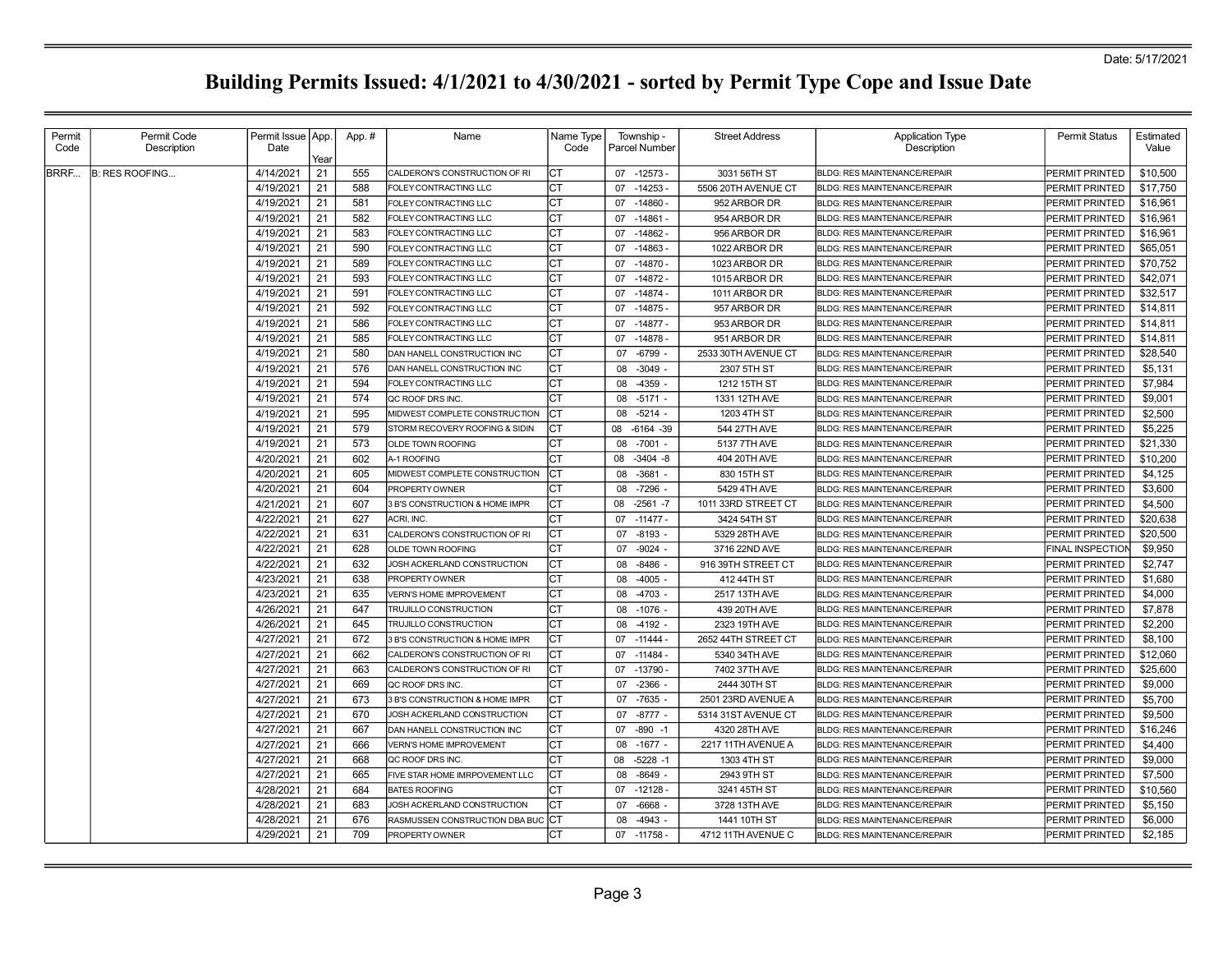Date: 5/17/2021

| Permit<br>Code                                | Permit Code<br>Description        | Permit Issue   App.<br>Date | Year | App.#          | Name                                                   | Name Type<br>Code | Township<br><b>Parcel Number</b> | <b>Street Address</b> | <b>Application Type</b><br>Description | <b>Permit Status</b>    | Estimated<br>Value |  |  |
|-----------------------------------------------|-----------------------------------|-----------------------------|------|----------------|--------------------------------------------------------|-------------------|----------------------------------|-----------------------|----------------------------------------|-------------------------|--------------------|--|--|
| BRRF                                          | <b>B: RES ROOFING</b>             | 4/29/2021                   | 21   | 706            | DAN HANELL CONSTRUCTION INC                            | СT                | 07 -11855 -                      | 2904 36TH ST          | <b>BLDG: RES MAINTENANCE/REPAIR</b>    | PERMIT PRINTED          | \$7,111            |  |  |
|                                               |                                   | 4/29/2021                   | 21   | 704            | <b>BRUCE &amp; ASSOCIATES</b>                          | СT                | 07<br>$-13308 -$                 | 3755 41ST ST          | <b>BLDG: RES MAINTENANCE/REPAIR</b>    | PERMIT PRINTED          | \$9,066            |  |  |
|                                               |                                   | 4/29/2021                   | 21   | 708            | WILSON RESIDENTIAL CONSTRUCTIO                         | СT                | 07<br>$-15023$                   | 4700 61ST STREET DR   | <b>BLDG: RES MAINTENANCE/REPAIR</b>    | PERMIT PRINTED          | \$44,000           |  |  |
|                                               |                                   | 4/29/2021                   | 21   | 710            | JOSH ACKERLAND CONSTRUCTION                            | СT                | $-2352$<br>07                    | 3020 24TH AVE         | <b>BLDG: RES MAINTENANCE/REPAIR</b>    | <b>PERMIT PRINTED</b>   | \$7,200            |  |  |
|                                               |                                   | 4/29/2021                   | 21   | 703            | <b>CREW ROOFING</b>                                    | Iст               | 08<br>$-2086$                    | 246 40TH ST           | <b>BLDG: RES MAINTENANCE/REPAIR</b>    | <b>FINAL INSPECTION</b> | \$11,581           |  |  |
|                                               |                                   | 4/30/2021                   | 21   | 720            | CALDERON'S CONSTRUCTION OF RI                          | СT                | $-9545$<br>07                    | 3128 12TH AVE         | BLDG: RES MAINTENANCE/REPAIR           | PERMIT PRINTED          | \$7,000            |  |  |
|                                               |                                   | 4/30/2021                   | 21   | 713            | FISHER CONSTRUCTION SERVICES L                         | СT                | 08<br>$-8212 -$                  | 348 1ST ST            | <b>BLDG: RES MAINTENANCE/REPAIR</b>    | PERMIT PRINTED          | \$7,000            |  |  |
| Permit code valuation:<br>permit count:<br>74 |                                   |                             |      |                |                                                        |                   |                                  |                       |                                        |                         |                    |  |  |
| <b>BRSA</b>                                   | <b>B: RES ADDITION</b>            | 4/9/2021                    | 21   | 511            | PROPERTY OWNER                                         | Iст               | $-6556 -$<br>08                  | 2421 19TH AVE         | <b>BLDG: RES ADDITION</b>              | PERMIT PRINTED          | \$23,400           |  |  |
|                                               |                                   | 4/19/2021                   | 21   | 600            | PROPERTY OWNER                                         | lст               | 07<br>$-13680$                   | 2127 44TH ST          | BLDG: RES MAINTENANCE/REPAIR           | PERMIT PRINTED          | \$23,400           |  |  |
|                                               |                                   | permit count:               |      | $\overline{2}$ |                                                        |                   |                                  |                       |                                        | Permit code valuation:  | \$46,800           |  |  |
| <b>BRSD</b>                                   | <b>B: RES SIDING</b>              | 4/7/2021                    | 21   | 488            | FANTH-CURRY HOME IMPRV CO                              | ICT               | 07 -13104 -                      | 5701 38TH AVE         | <b>BLDG: RES MAINTENANCE/REPAIR</b>    | PERMIT PRINTED          | \$10,002           |  |  |
|                                               |                                   | 4/7/2021                    | 21   | 489            | FANTH-CURRY HOME IMPRV CO                              | Iст               | 07<br>$-13370 -$                 | 3201 40TH ST          | BLDG: RES MAINTENANCE/REPAIR           | <b>PERMIT PRINTED</b>   | \$8,102            |  |  |
|                                               |                                   | 4/7/2021                    | 21   | 490            | FANTH-CURRY HOME IMPRV CO                              | CT                | 80<br>$-7052 - 2$                | 1024 52ND ST          | BLDG: RES MAINTENANCE/REPAIR           | PERMIT PRINTED          | \$11,229           |  |  |
|                                               |                                   | 4/8/2021                    | 21   | 510            | FOLEY CONTRACTING LLC                                  | СT                | -4279<br>08                      | 2409 14TH AVE         | BLDG: RES MAINTENANCE/REPAIR           | PERMIT PRINTED          | \$25,800           |  |  |
|                                               |                                   | 4/9/2021                    | 21   | 518            | ADVANCED CONST & IMPROVEMENT                           | СT                | 07<br>$-1078$                    | 1923 30TH ST          | <b>BLDG: RES MAINTENANCE/REPAIR</b>    | <b>PERMIT PRINTED</b>   | \$3,600            |  |  |
|                                               |                                   | 4/9/2021                    | 21   | 515            | ADVANCED CONST & IMPROVEMENT                           | Iст               | $-12732 -$<br>07                 | 1809 54TH STREET CT   | <b>BLDG: RES MAINTENANCE/REPAIR</b>    | PERMIT PRINTED          | \$3,900            |  |  |
|                                               |                                   | 4/9/2021                    | 21   | 516            | ADVANCED CONST & IMPROVEMENT                           | Iст               | $-9538$<br>07                    | 1821 37TH STREET PL   | <b>BLDG: RES MAINTENANCE/REPAIR</b>    | PERMIT PRINTED          | \$5,400            |  |  |
|                                               |                                   | 4/13/2021                   | 21   | 548            | DES MOINES RESTORATION PLLC                            | Iст               | $-6507 - 11$<br>08               | 942 53RD ST           | BLDG: RES MAINTENANCE/REPAIR           | PERMIT PRINTED          | \$21,195           |  |  |
|                                               |                                   | 4/14/2021                   | 21   | 555            | CALDERON'S CONSTRUCTION OF RI                          | Iст               | $-12573-$<br>07                  | 3031 56TH ST          | <b>BLDG: RES MAINTENANCE/REPAIR</b>    | PERMIT PRINTED          | \$10,500           |  |  |
|                                               |                                   | 4/14/2021                   | 21   | 559            | PROPERTY OWNER                                         | Iст               | 07<br>-9496                      | 4911 35TH AVE         | <b>BLDG: RES MAINTENANCE/REPAIR</b>    | <b>PERMIT PRINTED</b>   | \$2,275            |  |  |
|                                               |                                   | 4/19/2021                   | 21   | 575            | SUBURBAN CONSTRUCTION INC                              | Iст               | $-14253$<br>07                   | 5506 20TH AVENUE CT   | <b>BLDG: RES MAINTENANCE/REPAIR</b>    | PERMIT PRINTED          | \$20,092           |  |  |
|                                               |                                   | 4/19/2021                   | 21   | 580            | DAN HANELL CONSTRUCTION INC                            | СT                | 07<br>$-6799$                    | 2533 30TH AVENUE CT   | BLDG: RES MAINTENANCE/REPAIR           | PERMIT PRINTED          | \$28,540           |  |  |
|                                               |                                   | 4/19/2021                   | 21   | 577            | DAN HANELL CONSTRUCTION INC                            | Iст               | $-1712 -$<br>08                  | 1133 25TH ST          | <b>BLDG: RES MAINTENANCE/REPAIR</b>    | <b>PERMIT PRINTED</b>   | \$3,180            |  |  |
|                                               |                                   | 4/19/2021                   | 21   | 573            | OLDE TOWN ROOFING                                      | Iст               | 08<br>$-7001$                    | 5137 7TH AVE          | BLDG: RES MAINTENANCE/REPAIR           | <b>PERMIT PRINTED</b>   | \$21,330           |  |  |
|                                               |                                   | 4/20/2021                   | 21   | 603            | A-1 ROOFING                                            | СT                | 08<br>$-3613 - 1$                | 3001 3RD ST           | <b>BLDG: RES MAINTENANCE/REPAIR</b>    | PERMIT PRINTED          | \$14,900           |  |  |
|                                               |                                   | 4/22/2021                   | 21   | 631            | CALDERON'S CONSTRUCTION OF RI                          | lст               | 07<br>$-8193$                    | 5329 28TH AVE         | <b>BLDG: RES MAINTENANCE/REPAIR</b>    | PERMIT PRINTED          | \$20,500           |  |  |
|                                               |                                   | 4/23/2021                   | 21   | 634            | ATLAS BUILDING GROUP, LLC                              | СT                | $-8176$<br>08                    | 2750 11TH AVE         | BLDG: RES MAINTENANCE/REPAIR           | PERMIT PRINTED          | \$12,000           |  |  |
|                                               |                                   | 4/27/2021                   | 21   | 663            | CALDERON'S CONSTRUCTION OF RI                          | Iст               | 07<br>$-13790 -$                 | 7402 37TH AVE         | BLDG: RES MAINTENANCE/REPAIR           | PERMIT PRINTED          | \$25,600           |  |  |
|                                               |                                   | 4/29/2021                   | 21   | 711            | PROPERTY OWNER                                         | Iст               | $-7371 -$<br>08                  | 2214 6TH ST           | <b>BLDG: RES MAINTENANCE/REPAIR</b>    | PERMIT PRINTED          | \$4,375            |  |  |
|                                               |                                   | 4/30/2021                   | 21   | 718            | FELDCO FACTORY DIRECT LLC                              | CT                | $-9962$<br>07                    | 4303 34TH AVENUE PL   | <b>BLDG: RES MAINTENANCE/REPAIR</b>    | PERMIT PRINTED          | \$7,027            |  |  |
|                                               |                                   | permit count:               |      | 20             |                                                        |                   |                                  |                       |                                        | Permit code valuation:  | \$259,547          |  |  |
| <b>BSMT</b>                                   | <b>B: RES BASEMENT WATERPROOF</b> | 4/6/2021                    | 21   | 481            | MIDWEST RECONSTRUCTION CO<br>MIDWEST RECONSTRUCTION CO | Iст<br>СT         | 07 - 982                         | 2630 45TH ST          | <b>BLDG: RES MAINTENANCE/REPAIR</b>    | PERMIT PRINTED          | \$8,890            |  |  |
|                                               |                                   | 4/23/2021                   | 21   | 637            | MIDWEST RECONSTRUCTION CO                              | СT                | 08<br>$-6817 -25$                | 946 23RD ST           | <b>BLDG: RES MAINTENANCE/REPAIR</b>    | PERMIT PRINTED          | \$18,715           |  |  |
|                                               |                                   | 4/23/2021                   | 21   | 636            | MIDWEST COMPLETE CONSTRUCTION                          | Iст               | 08<br>$-8640$                    | 2948 8TH ST           | BLDG: RES MAINTENANCE/REPAIR           | PERMIT PRINTED          | \$12,769           |  |  |
|                                               |                                   | permit count:               |      | $\mathbf{3}$   |                                                        |                   |                                  |                       |                                        | Permit code valuation:  | \$40,374           |  |  |
| <b>BSPK</b>                                   | <b>B: COML SPRINKLER SYSTEM</b>   | 4/22/2021                   | 21   | 625            | CENTENNIAL CONTRACTORS OF QC                           | Iст               | $07 - 304 - 1$                   | 6600 44TH AVE         | <b>BLDG: SPRINKLER SYSTEM</b>          | PERMIT PRINTED          | \$94,670           |  |  |
|                                               |                                   | permit count:               |      | $\overline{1}$ |                                                        |                   |                                  |                       |                                        | Permit code valuation:  | \$94,670           |  |  |
| <b>BWKH</b>                                   | <b>B: WRECK HOUSE</b>             | 4/19/2021                   | 21   | 572            | PROPERTY OWNER                                         | Iст               | 08 -7605 -                       | 1708 17TH AVE         | <b>BLDG: RES MAINTENANCE/REPAIR</b>    | PERMIT PRINTED          | \$500              |  |  |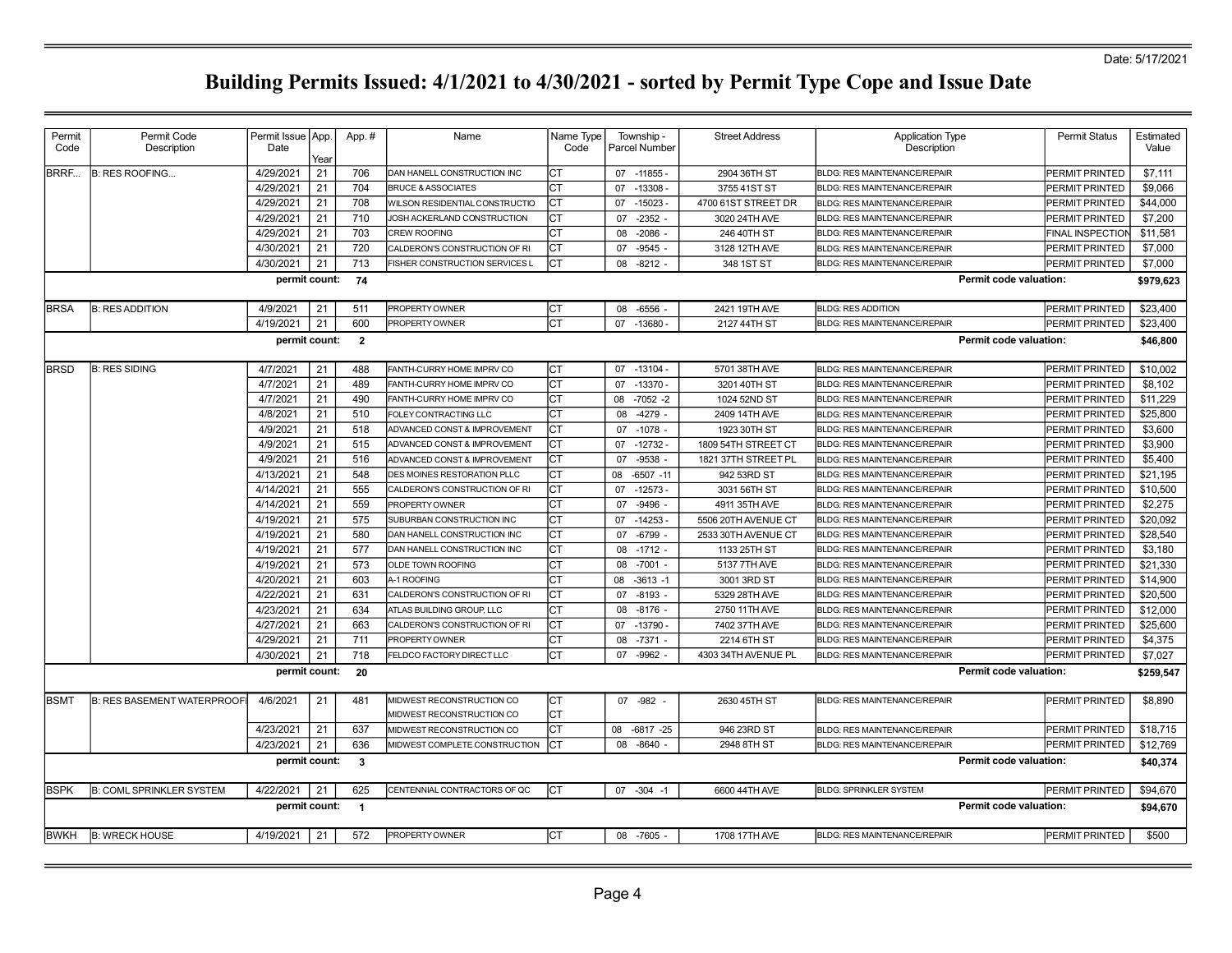Date: 5/17/2021

| Permit           | Permit Code                  | Permit Issue   App. |      | App.#                    | Name                                                              | Name Type | Township -        | <b>Street Address</b>                         | <b>Application Type</b>             | <b>Permit Status</b>        | Estimated   |
|------------------|------------------------------|---------------------|------|--------------------------|-------------------------------------------------------------------|-----------|-------------------|-----------------------------------------------|-------------------------------------|-----------------------------|-------------|
| Code             | Description                  | Date                | Year |                          |                                                                   | Code      | Parcel Number     |                                               | Description                         |                             | Value       |
|                  |                              | permit count:       |      | $\overline{\phantom{0}}$ |                                                                   |           |                   |                                               | Permit code valuation:              |                             | \$500       |
| DRN <sub>1</sub> | <b>ENG: CLASS 1 DRAINAGE</b> | 4/7/2021            | 21   | 491                      | EMERY CONSTRUCTION GROUP. INC                                     | CT        | 08 - 90           | 1900 19TH ST                                  | ENG: DRAINAGE PERMIT                | PERMIT PRINTED              | \$0         |
|                  |                              | 4/9/2021            | 21   | 513                      | TREIBER CONSTRUCTION CO                                           | СT        | 07<br>$-55 - 2$   | 5310 AVENUE OF THE CITIES                     | <b>BLDG: COML DRIVEWAY</b>          | PERMIT PRINTED              | \$21,600    |
|                  |                              | 4/14/2021           | 21   | 556                      | PROPERTY OWNER                                                    | <b>CT</b> | $-10020 -$<br>07  | 4222 36TH AVE                                 | ENG: DRAINAGE PERMIT                | PERMIT PRINTED              | \$0         |
|                  |                              | 4/19/2021           | 21   | 596                      | EMERY CONSTRUCTION GROUP, INC                                     | СT        | 08<br>$-1443 -$   | 2501 18TH AVENUE A                            | ENG: DRAINAGE PERMIT                | PERMIT PRINTED              | \$0         |
|                  |                              | 4/20/2021           | 21   | 570                      | PROPERTY OWNER                                                    | СT        | $-9244 -$<br>08   | 3061 7TH ST                                   | BLDG: COML MAINTENANCE/REPAIR       | PERMIT PRINTED              | \$10,000    |
|                  |                              | 4/23/2021           | 21   | 633                      | <b>COACH HOUSE GARAGES</b>                                        | СT        | $-3510 -$<br>08   | 2428 12TH ST                                  | <b>BLDG: GARAGES/CARPORTS</b>       | PERMIT PRINTED              | \$27,140    |
|                  |                              | 4/27/2021           | 21   | 674                      | CREATIVE CURB                                                     | СT        | $-321 - 13$<br>08 | 724 27TH AVE                                  | <b>BLDG: RES DRIVEWAY</b>           | PERMIT PRINTED              | \$0         |
|                  |                              | permit count:       |      | $\overline{7}$           |                                                                   |           |                   |                                               | <b>Permit code valuation:</b>       |                             | \$58,740    |
|                  |                              |                     |      |                          |                                                                   |           |                   |                                               |                                     |                             |             |
| lЕC              | E: COML ELECTRICAL           | 4/5/2021            | 21   | 345                      | POWELL & COMPANY CONSTRUCTION.                                    | Іст       | $07 -252 -$       | 3561 60TH ST                                  | <b>BLDG: COML REMODEL</b>           | PERMIT PRINTED              | \$430,449   |
|                  |                              | 4/5/2021            | 21   | 229                      | LAKEWOOD ELECTRIC AND GENERATO SC<br>CLARK DESIGN AND DEVELOPMENT | СT        | 07 -83            | 4241 AVENUE OF THE CITIES BLDG: COML REMODEL  |                                     | PERMIT PRINTED              | \$161,000   |
|                  |                              |                     |      |                          | HANSSEN ELECTRIC                                                  | SC        |                   |                                               |                                     |                             |             |
|                  |                              | 4/7/2021            | 21   | 197                      | <b>BUILDERS SALES &amp; SERVICE CO</b>                            | СT        | 07 -13034 -1      | 4605 3RD ST                                   | <b>BLDG: COML REMODEL</b>           | PERMIT PRINTED              | \$26,250    |
|                  |                              |                     |      |                          | SHAW ELECTRIC INC                                                 | SC        |                   |                                               |                                     |                             |             |
|                  |                              | 4/13/2021           | 21   | 416                      | AMERICAN EAGLE BUILDINGS INC                                      | СT        | 07<br>$-354$ $-C$ | 4270 27TH ST                                  | <b>BLDG: GARAGES/CARPORTS</b>       | PERMIT PRINTED              | \$190,000   |
|                  |                              | 4/14/2021           | 21   | 557                      | FW PROPERTY MAINTENANCE                                           | СT        | 08<br>$-1559$ .   | 3420 2ND AVE                                  | ELEC: SERVICE                       | PERMIT PRINTED              | \$0         |
|                  |                              | 4/27/2021           | 20   | 150                      | SECURITY VAULT WORKS INC                                          | СT        | 08 -427 -         | 2221 5TH AVE                                  | <b>BLDG: COML REMODEL</b>           | PERMIT PRINTED              | \$72,000    |
|                  |                              |                     |      |                          | BRADY COMPANY, J L                                                | SC        |                   |                                               |                                     |                             |             |
|                  |                              |                     |      |                          | BRADY COMPANY, J L                                                | SC        |                   |                                               |                                     |                             |             |
|                  |                              |                     |      |                          | TRI-CITY ELECTRIC COMPANY                                         | SC        |                   |                                               |                                     |                             |             |
|                  |                              | 4/28/2021           | 21   | 512                      | <b>ESTES CONSTRUCTION</b>                                         | СT        | 08 -4394 -        | 501 RIVER DR                                  | <b>BLDG: COML REMODEL</b>           | PERMIT PRINTED \\$1,252,581 |             |
|                  |                              |                     |      |                          | TRI-CITY ELECTRIC COMPANY                                         | SC        |                   |                                               |                                     |                             |             |
|                  |                              |                     |      |                          | CRAWFORD COMPANY                                                  | <b>SC</b> |                   |                                               |                                     |                             |             |
|                  |                              |                     |      |                          | CRAWFORD COMPANY                                                  | sc        |                   |                                               |                                     |                             |             |
|                  |                              | permit count: 7     |      |                          |                                                                   |           |                   |                                               | <b>Permit code valuation:</b>       |                             | \$2,132,280 |
| <b>IENB</b>      | <b>B: RES DRIVEWAY</b>       | 4/27/2021           | 21   | 674                      | <b>CREATIVE CURB</b>                                              | Iст       | 08 -321 -13       | 724 27TH AVE                                  | <b>BLDG: RES DRIVEWAY</b>           | PERMIT PRINTED              | \$0         |
|                  |                              | permit count:       |      | $\blacksquare$           |                                                                   |           |                   |                                               | <b>Permit code valuation:</b>       |                             | \$0         |
| <b>END</b>       | <b>B: COML DRIVEWAY</b>      | 4/9/2021            | 21   | 513                      | TREIBER CONSTRUCTION CO                                           | Iст       | $07 - 55 - 2$     | 5310 AVENUE OF THE CITIES BLDG: COML DRIVEWAY |                                     | PERMIT PRINTED              | \$21,600    |
|                  |                              | permit count:       |      | $\overline{1}$           |                                                                   |           |                   |                                               | <b>Permit code valuation:</b>       |                             | \$21,600    |
| ER.              | E: RES ELECTRICAL            | 4/5/2021            | 21   | 468                      | ELECTRIC DOCTOR SERVICE LLC                                       | Iст       | 07 -1371 -        | 2325 31ST STREET A                            | ELEC: WIRING, MISC                  | PERMIT PRINTED              | \$0         |
|                  |                              | 4/5/2021            | 21   | 467                      | ELECTRIC DOCTOR SERVICE LLC                                       | СT        | 07<br>$-14342-13$ | 1605 53RD ST                                  | ELEC: WIRING, MISC                  | PERMIT PRINTED              | \$0         |
|                  |                              | 4/5/2021            | 21   | 466                      | ELECTRIC DOCTOR SERVICE LLC                                       | СT        | $-14965 -$<br>07  | 4208 33RD AVE                                 | ELEC: WIRING, MISC                  | PERMIT PRINTED              | \$0         |
|                  |                              | 4/5/2021            | 21   | 471                      | ELECTRIC DOCTOR SERVICE LLC                                       | СT        | $-8718 -$<br>07   | 3105 46TH ST                                  | ELEC: SERVICE                       | PERMIT PRINTED              | \$0         |
|                  |                              | 4/5/2021            | 21   | 462                      | THADDEUS H ELECTRIC INC                                           | СT        | $-5893 -$<br>08   | 411 9TH ST                                    | ELEC: REWIRE                        | PERMIT PRINTED              | \$0         |
|                  |                              | 4/8/2021            | 21   | 174                      | PROPERTY OWNER                                                    | СT        | 08 -432           | 717 22ND ST                                   | <b>BLDG: RES MAINTENANCE/REPAIR</b> | PERMIT PRINTED              | \$2,000     |
|                  |                              |                     |      |                          | AMERICAN MECHANICAL SERVICES                                      | SC        |                   |                                               |                                     |                             |             |
|                  |                              |                     |      |                          | . & LELECTRIC INC                                                 | lsc       |                   |                                               |                                     |                             |             |
|                  |                              | 4/9/2021            | 20   | 2123                     | PROPERTY OWNER                                                    | СT        | 07 -1118 -        | 2755 14TH AVE                                 | <b>BLDG: RES REMODEL</b>            | PERMIT PRINTED              | \$30,000    |
|                  |                              | 4/13/2021           | 21   | 546                      | WEISSER & SONS ELECTRIC                                           | СT        | 07 -6394 -        | 1012 40TH ST                                  | ELEC: SERVICE                       | PERMIT PRINTED              | \$0         |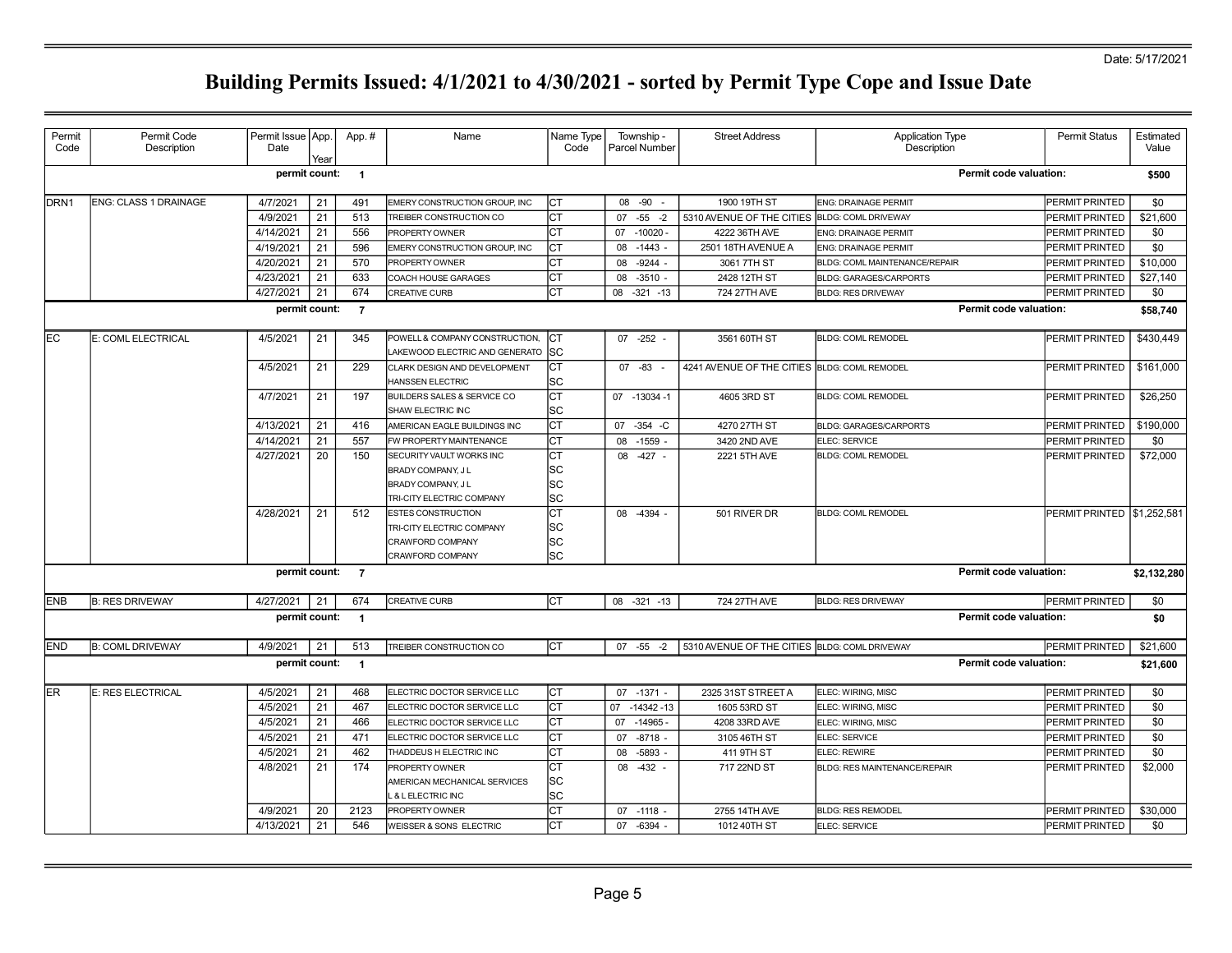| Permit    | Permit Code        | Permit Issue   App. |      | App.#            | Name                               | Name Type | Township -         | <b>Street Address</b>                        | <b>Application Type</b>                      | <b>Permit Status</b>  | Estimated |
|-----------|--------------------|---------------------|------|------------------|------------------------------------|-----------|--------------------|----------------------------------------------|----------------------------------------------|-----------------------|-----------|
| Code      | Description        | Date                | Year |                  |                                    | Code      | Parcel Number      |                                              | Description                                  |                       | Value     |
| ER        | E: RES ELECTRICAL  | 4/13/2021           | 21   | 545              | <b>WEISSER &amp; SONS ELECTRIC</b> | СT        | $-6501 -$<br>07    | 1030 38TH ST                                 | ELEC: SERVICE                                | PERMIT PRINTED        | \$0       |
|           |                    | 4/13/2021           | 21   | 544              | WEISSER & SONS ELECTRIC            | Iст       | 08<br>$-8558$      | 963 40TH ST                                  | ELEC: SERVICE                                | PERMIT PRINTED        | \$0       |
|           |                    | 4/15/2021           | 21   | 562              | PIKUZA ELECTRIC INC                | lст       | $-3172 -$<br>08    | 1823 4TH ST                                  | ELEC: REPAIR                                 | PERMIT PRINTED        | \$0       |
|           |                    | 4/19/2021           | 21   | 599              | TRI-CITY ELECTRIC COMPANY          | CT        | $-7560 -$<br>07    | 3807 10TH AVENUE PL                          | ELEC: SERVICE                                | PERMIT PRINTED        | \$1,900   |
|           |                    | 4/19/2021           | 21   | 571              | AMERICAN ELECTRIC INC              | <b>CT</b> | $-8719 -$<br>07    | 3109 46TH ST                                 | ELEC: WIRING, MISC                           | PERMIT PRINTED        | \$0       |
|           |                    | 4/26/2021           | 21   | 643              | LAKEWOOD ELECTRIC AND GENERATO     | ICT       | 07<br>$-11833$     | 3504 32ND AVE                                | ELEC: WIRING, MISC                           | PERMIT PRINTED        | \$0       |
|           |                    | 4/26/2021           | 21   | 644              | SHAW ELECTRIC INC                  | СT        | $-7264$<br>08      | 208 54TH ST                                  | ELEC: SERVICE                                | FINAL INSPECTION      | \$0       |
|           |                    | 4/27/2021           | 21   | 648              | POINT ELECTRIC                     | <b>CT</b> | $-6440$ .<br>07    | 3829 10TH AVENUE PL                          | ELEC: WIRING, MISC                           | PERMIT PRINTED        | \$0       |
|           |                    | 4/29/2021           | 21   | 712              | ELECTRIC DOCTOR SERVICE LLC        | Iст       | $-8082 -$<br>07    | 2656 35TH ST                                 | ELEC: WIRING, MISC                           | PERMIT PRINTED        | \$0       |
|           |                    | 4/29/2021           | 21   | 707              | ACCURATE ELCT INSTALLATION LLC     | Iст       | $-3413 -$<br>80    | 1135 12TH AVE                                | ELEC: REPAIR                                 | PERMIT PRINTED        | \$0       |
|           |                    | 4/29/2021           | 21   | 705              | <b>R3 CONSTRUCTION</b>             | Iст       | 08 -9211 -         | 2111 1ST STREET A                            | BLDG: COML MAINTENANCE/REPAIR                | PERMIT PRINTED        | \$21,000  |
|           |                    |                     |      |                  | ELECTRIC DOCTOR SERVICE LLC        | lsc       |                    |                                              |                                              |                       |           |
|           |                    |                     |      | permit count: 19 |                                    |           |                    |                                              | Permit code valuation:                       |                       | \$54,900  |
| <b>MC</b> | M: COML MECHANICAL | 4/5/2021            | 21   | 473              | O'DELLS HEATING AND AC             | <b>CT</b> | $-7546$<br>07      | 2345 19TH ST                                 | HTG: AIR CONDITIONING, REPLACE               | PERMIT PRINTED        | \$2,500   |
|           |                    | 4/5/2021            | 21   | 469              | KALE HEATING & AC                  | lст       | $-235 -$<br>08     | 2842 16TH ST                                 | HTG: ROOFTOP UNIT, REPLACE                   | PERMIT PRINTED        | \$11,749  |
|           |                    | 4/13/2021           | 21   | 543              | CLIMATE ENGINEERS FORM. CLIMAT     | Iст       | $-296 - 1$<br>07   | 6801 44TH AVE                                | HTG: OTHER, INSTALL/REPLACE                  | PERMIT PRINTED        | \$55,800  |
|           |                    | 4/13/2021           | 20   | 150              | <b>SECURITY VAULT WORKS INC</b>    | СT        | 08<br>$-427 -$     | 2221 5TH AVE                                 | <b>BLDG: COML REMODEL</b>                    | PERMIT PRINTED        | \$72,000  |
|           |                    |                     |      |                  | BRADY COMPANY, J L                 | SC        |                    |                                              |                                              |                       |           |
|           |                    |                     |      |                  | BRADY COMPANY, J L                 | SC        |                    |                                              |                                              |                       |           |
|           |                    |                     |      |                  | TRI-CITY ELECTRIC COMPANY          | SC        |                    |                                              |                                              |                       |           |
|           |                    |                     |      |                  | BRADY COMPANY, J L                 | <b>CT</b> |                    |                                              |                                              |                       |           |
|           |                    | 4/22/2021           | 21   | 527              | RYAN & ASSOCIATES INC              | СT        | $07 - 77 - 2$      | 3800 AVENUE OF THE CITIES BLDG: COML REMODEL |                                              | PERMIT PRINTED        | \$72,000  |
|           |                    |                     |      |                  | CLIMATE ENGINEERS FORM. CLIMAT     | lsc       |                    |                                              |                                              |                       |           |
|           |                    | 4/27/2021           | 21   | 649              | BRADY COMPANY, J L                 | Іст       | 08 -5934 -         | 406 7TH ST                                   | HTG: ROOFTOP UNIT, REPLACE                   | PERMIT PRINTED        | \$15,000  |
|           |                    | permit count:       |      | - 6              |                                    |           |                    |                                              | <b>Permit code valuation:</b>                |                       | \$229,049 |
| <b>MR</b> | M: RES MECHANICAL  | 4/5/2021            | 21   | 474              | O'DELLS HEATING AND AC             | Iст       | $-6608 -$<br>07    | 3706 15TH AVE                                | HTG: AIR CONDITIONING, REPLACE               | PERMIT PRINTED        | \$5,800   |
|           |                    | 4/5/2021            | 21   | 470              | O'DELLS HEATING AND AC             | Iст       | $-4298 -$<br>08    | 2427 15TH AVE                                | HTG: BOILER/FURNACE, REPLACE                 | PERMIT PRINTED        | \$2,959   |
|           |                    | 4/5/2021            | 21   | 472              | BRADY COMPANY, J L                 | <b>CT</b> | $-504$<br>08       | 910 37TH ST                                  | HTG: AIR CONDITIONING, REPLACE               | PERMIT PRINTED        | \$3,000   |
|           |                    | 4/5/2021            | 21   | 465              | PRECISION AIR HTG & AC INC         | Iст       | 08<br>$-8415 - 27$ | 2312 14TH AVE                                | HTG: FURNACE/AC, REPLACE                     | PERMIT PRINTED        | \$8,808   |
|           |                    | 4/6/2021            | 20   | 2187             | WOODS CONSTRUCTION & SERVICES      | CT        | 07<br>$-245$       | 5111 38TH AVE                                | BLDG:RES/NEW, SINGLE FAMILY ATTD (TOWNHOUSE) | PERMIT PRINTED        | \$454,000 |
|           |                    |                     |      |                  | HANSSEN ELECTRIC                   | SC        |                    |                                              |                                              |                       |           |
|           |                    |                     |      |                  | TOUM PLUMBING                      | SC        |                    |                                              |                                              |                       |           |
|           |                    |                     |      |                  | <b>CUSH COMFORT</b>                | lsc       |                    |                                              |                                              |                       |           |
|           |                    | 4/7/2021            | 21   | 498              | BRADY COMPANY, J L                 | <b>CT</b> | 07 -1087 -         | 1904 29TH ST                                 | HTG: BOILER/FURNACE, REPLACE                 | PERMIT PRINTED        | \$2.800   |
|           |                    | 4/7/2021            | 21   | 497              | THOMPSON TIN LLC                   | CT        | 07<br>$-11922-$    | 4601 24TH AVENUE CT                          | HTG: AIR CONDITIONING, REPLACE               | PERMIT PRINTED        | \$2,400   |
|           |                    | 4/7/2021            | 21   | 502              | <b>BITLER HEATING</b>              | <b>CT</b> | $-14342-13$<br>07  | 1605 53RD ST                                 | <b>HTG: GAS PIPING</b>                       | PERMIT PRINTED        | \$450     |
|           |                    | 4/7/2021            | 21   | $\overline{4}$   | HAZELWOOD HOMES INC                | <b>CT</b> | 07 -14787 -        | 3407 74TH STREET CT                          | BLDG:RES/NEW, SINGLE FAMILY DETACHED         | PERMIT PRINTED        | \$347,400 |
|           |                    |                     |      |                  | VANOPDORP ELECTRIC INC.            | SC        |                    |                                              |                                              |                       |           |
|           |                    |                     |      |                  | <b>DEMARLIE MAINTENANCE</b>        | lsc       |                    |                                              |                                              |                       |           |
|           |                    |                     |      |                  | <b>SCHEBLER COMPANY</b>            | SC        |                    |                                              |                                              |                       |           |
|           |                    | 4/7/2021            | 21   | 500              | <b>THOMPSON TIN LLC</b>            | CT        | 08 -3413 -         | 1135 12TH AVE                                | HTG: OTHER, INSTALL/REPLACE                  | <b>PERMIT PRINTED</b> | \$800     |
|           |                    | 4/7/2021            | 21   | 499              | BRADY COMPANY, J L                 | Iст       | 08<br>$-4713 -$    | 2508 13TH AVE                                | HTG: BOILER/FURNACE, REPLACE                 | PERMIT PRINTED        | \$3,600   |
|           |                    | 4/7/2021            | 21   | 496              | <b>FREED HEATING &amp; AC</b>      | Іст       | 08<br>-8659        | 5007 10TH AVE                                | HTG: FURNACE/AC, REPLACE                     | PERMIT PRINTED        | \$5,900   |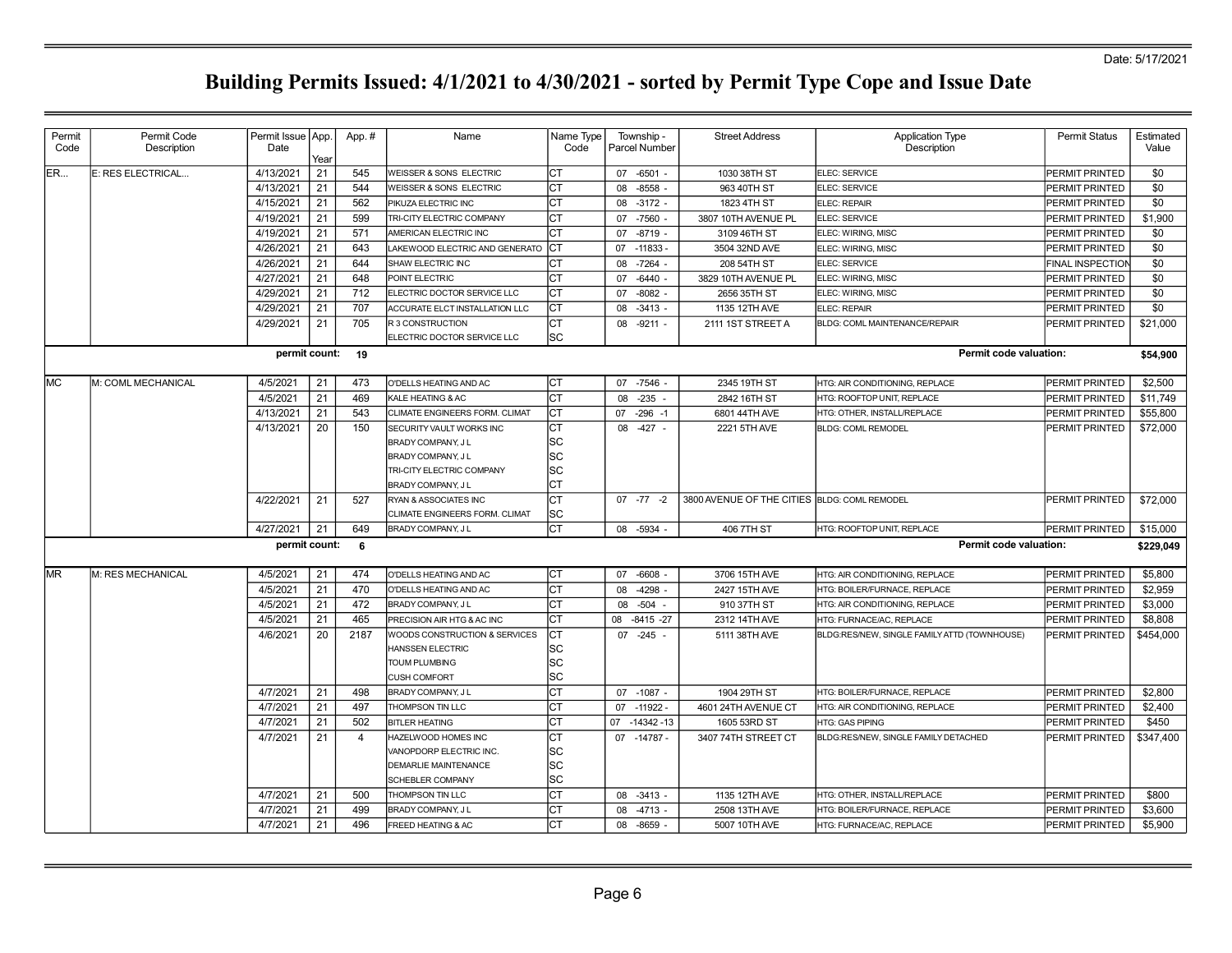| Permit           | Permit Code                   | Permit Issue   App. |      | App.#                   | Name                                  | Name Type | Township -           | <b>Street Address</b> | <b>Application Type</b>                | <b>Permit Status</b>  | Estimated   |
|------------------|-------------------------------|---------------------|------|-------------------------|---------------------------------------|-----------|----------------------|-----------------------|----------------------------------------|-----------------------|-------------|
| Code             | Description                   | Date                | Year |                         |                                       | Code      | <b>Parcel Number</b> |                       | Description                            |                       | Value       |
| MR               | M: RES MECHANICAL             | 4/13/2021           | 21   | 540                     | KLAUER HEATING & AC LTD               | СT        | 07 -567 -            | 4319 17TH AVE         | HTG: FURNACE/AC, REPLACE               | PERMIT PRINTED        | \$5,465     |
|                  |                               | 4/13/2021           | 21   | 538                     | DOUG'S HEATING & AIR COND             | Iст       | 07<br>$-7469$        | 2750 12TH AVE         | HTG: BOILER/FURNACE, REPLACE           | <b>PERMIT PRINTED</b> | \$3,600     |
|                  |                               | 4/13/2021           | 21   | 537                     | KALE HEATING & AC                     | CT        | 08<br>$-1987$        | 1804 17TH AVE         | HTG: FURNACE/AC, REPLACE               | PERMIT PRINTED        | \$7,500     |
|                  |                               | 4/13/2021           | 21   | 539                     | O'DELLS HEATING AND AC                | СT        | $-4298$<br>08        | 2425 15TH AVE         | HTG: BOILER/FURNACE, REPLACE           | PERMIT PRINTED        | \$2,959     |
|                  |                               | 4/16/2021           | 21   | 567                     | KALE HEATING & AC                     | lст       | $-1906$<br>07        | 2340 27TH ST          | HTG: FURNACE/AC, REPLACE               | PERMIT PRINTED        | \$7,746     |
|                  |                               | 4/22/2021           | 21   | 612                     | BRADY COMPANY, J L                    | Iст       | $-10653 -$<br>07     | 4802 50TH ST          | HTG: BOILER/FURNACE, REPLACE           | PERMIT PRINTED        | \$1,900     |
|                  |                               | 4/22/2021           | 21   | 610                     | <b>BITLER HEATING</b>                 | CT        | $-13154 -$<br>07     | 4421 53RD ST          | HTG: FURNACE/AC, REPLACE               | PERMIT PRINTED        | \$4,200     |
|                  |                               | 4/22/2021           | 21   | 611                     | <b>CRAWFORD HEATING &amp; COOLING</b> | СT        | $-13281 - 7$<br>07   | 1812 53RD ST          | HTG: BOILER/FURNACE, REPLACE           | PERMIT PRINTED        | \$2,300     |
|                  |                               | 4/22/2021           | 21   | 609                     | BRADY COMPANY, J L                    | CT        | 07<br>$-7822$        | 3205 26TH AVENUE CT   | HTG: FURNACE/AC, REPLACE               | PERMIT PRINTED        | \$12,000    |
|                  |                               | 4/22/2021           | 21   | 608                     | CRAWFORD HEATING & COOLING            | СT        | $-7961$<br>08        | 1320 19TH AVE         | HTG: FURNACE/AC, REPLACE               | PERMIT PRINTED        | \$6,000     |
|                  |                               | 4/22/2021           | 21   | 614                     | FREED HEATING & AC                    | <b>CT</b> | $-8223$<br>08        | 110 4TH AVE           | HTG: AIR CONDITIONING, REPLACE         | PERMIT PRINTED        | \$3,000     |
|                  |                               | 4/22/2021           | 21   | 613                     | JOHNSON HEATING & A/C INC             | <b>CT</b> | 08<br>$-8897$        | 525 30TH AVE          | HTG: AIR CONDITIONING, REPLACE         | PERMIT PRINTED        | \$2,657     |
|                  |                               | 4/27/2021           | 21   | 655                     | KLAUER HEATING & AC LTD               | <b>CT</b> | $-11833-$<br>07      | 3504 32ND AVE         | <b>HTG: GAS PIPING</b>                 | PERMIT PRINTED        | \$500       |
|                  |                               | 4/27/2021           | 21   | 651                     | FAMILY HEATING & COOLING              | Iст       | $-12118-$<br>07      | 3614 25TH ST          | HTG: BOILER/FURNACE, REPLACE           | PERMIT PRINTED        | \$2,600     |
|                  |                               | 4/27/2021           | 21   | 650                     | BRADY COMPANY, J L                    | Iст       | $-250$<br>08         | 1557 29TH AVE         | HTG: FURNACE/AC, REPLACE               | PERMIT PRINTED        | \$8,000     |
|                  |                               | 4/27/2021           | 21   | 652                     | CRAWFORD HEATING & COOLING            | Iст       | $-4136$<br>08        | 1705 14TH AVE         | HTG: BOILER/FURNACE, REPLACE           | PERMIT PRINTED        | \$2,900     |
|                  |                               | 4/27/2021           | 21   | 654                     | BRADY COMPANY, J L                    | <b>CT</b> | 08<br>$-4713$        | 2508 13TH AVE         | HTG: AIR CONDITIONING, REPLACE         | PERMIT PRINTED        | \$3,000     |
|                  |                               | 4/28/2021           | 21   | 691                     | BRADY COMPANY, J L                    | СT        | $-13379$<br>07       | 7 WILDERNESS CT       | HTG: BOILER/FURNACE, REPLACE           | <b>PERMIT PRINTED</b> | \$4,000     |
|                  |                               | 4/28/2021           | 21   | 685                     | BRADY COMPANY, J L                    | СT        | 07<br>$-2080$        | 2800 16TH AVE         | HTG: AIR CONDITIONING, INSTALL         | <b>PERMIT PRINTED</b> | \$36,000    |
|                  |                               | 4/28/2021           | 21   | 698                     | BRADY COMPANY, J L                    | CT        | $-6440$<br>07        | 3829 10TH AVENUE PL   | HTG: OTHER. INSTALL/REPLACE            | PERMIT PRINTED        | \$4,000     |
|                  |                               | 4/28/2021           | 21   | 688                     | PROPERTY OWNER                        | Iст       | $-8572$<br>07        | 3709 19TH AVE         | HTG: AIR CONDITIONING, REPLACE         | PERMIT PRINTED        | \$4,326     |
|                  |                               | 4/28/2021           | 21   | 694                     | PETERSEN PLUMBING & HEATING CO        | IСТ       | 08<br>$-1509$        | 815 27TH ST           | HTG: BOILER/FURNACE, REPLACE           | PERMIT PRINTED        | \$8,999     |
|                  |                               | 4/28/2021           | 21   | 690                     | <b>SCHEBLER COMPANY</b>               | Iст       | $-3587 -$<br>08      | 1100 23RD AVE         | HTG: AIR CONDITIONING, REPLACE         | PERMIT PRINTED        | \$12,412    |
|                  |                               | 4/28/2021           | 21   | 680                     | CBC PLUMBING HEATING & AIR LLC        | Iст       | -3930<br>08          | 1216 12TH ST          | HTG: FURNACE/AC, REPLACE               | PERMIT PRINTED        | \$6,350     |
|                  |                               | 4/28/2021           | 21   | 687                     | CRAWFORD HEATING & COOLING            | СT        | $-5015$<br>08        | 1520 16TH ST          | HTG: AIR CONDITIONING, REPLACE         | PERMIT PRINTED        | \$8,450     |
|                  |                               | 4/28/2021           | 21   | 681                     | KALE HEATING & AC                     | Iст       | $-6120 - 32$<br>08   | 424 28TH AVE          | HTG: FURNACE/AC, REPLACE               | PERMIT PRINTED        | \$7,495     |
|                  |                               | 4/28/2021           | 21   | 692                     | KLAUER HEATING & AC LTD               | СT        | $-6752$<br>08        | 2429 18TH STREET A    | HTG: AIR CONDITIONING, REPLACE         | PERMIT PRINTED        | \$3,350     |
|                  |                               | 4/28/2021           | 21   | 689                     | <b>CRAWFORD HEATING &amp; COOLING</b> | СT        | 08<br>$-6817 - 2$    | 915 24TH ST           | HTG: AIR CONDITIONING, REPLACE         | PERMIT PRINTED        | \$3,650     |
|                  |                               | 4/28/2021           | 21   | 686                     | <b>BITLER HEATING</b>                 | <b>CT</b> | $-7946 -$<br>08      | 2014 14TH ST          | HTG: AIR CONDITIONING, REPLACE         | PERMIT PRINTED        | \$3,600     |
|                  |                               | permit count:       |      | 41                      |                                       |           |                      |                       | Permit code valuation:                 |                       | \$1,016,876 |
|                  |                               |                     |      |                         |                                       |           |                      |                       |                                        |                       |             |
| <b>PC</b>        | P: COML PLUMBING              | 4/22/2021           | 20   | 150                     | SECURITY VAULT WORKS INC              | Iст       | 08 - 427             | 2221 5TH AVE          | <b>BLDG: COML REMODEL</b>              | PERMIT PRINTED        | \$72,000    |
|                  |                               |                     |      |                         | BRADY COMPANY, J L                    | lsc       |                      |                       |                                        |                       |             |
|                  |                               |                     |      |                         | BRADY COMPANY, J L                    | <b>SC</b> |                      |                       |                                        |                       |             |
|                  |                               |                     |      |                         | TRI-CITY ELECTRIC COMPANY             | <b>SC</b> |                      |                       |                                        |                       |             |
|                  |                               | 4/28/2021           | 21   | 699                     | A+ PLUMBING                           | lст       | 08 -6839 -1          | 2431 16TH ST          | PLBG: INSTALLATION, COMMERCIAL         | PERMIT PRINTED        | \$500       |
|                  |                               | permit count:       |      | $\overline{2}$          |                                       |           |                      |                       | <b>Permit code valuation:</b>          |                       | \$72,500    |
| PCR <sub>6</sub> | P: RES GAS MTR RECONCT (6 MO) | 4/1/2021            | 21   | 453                     | NORTHWEST MECHANICAL                  | Iст       | 08 -1230             | 1520 10TH AVE         | PLBG: GAS MTR RECONNECT AFTER 6 MONTHS | PERMIT PRINTED        | \$500       |
|                  |                               | permit count:       |      | $\blacksquare$          |                                       |           |                      |                       | Permit code valuation:                 |                       | \$500       |
| <b>PCWH</b>      | P: COML WATER HEATER          | 4/5/2021            | 21   | 479                     | <b>BLONDELL PLUMBING SERVICES</b>     | <b>CT</b> | -14624 -<br>07       | 7017 JOHN DEERE PKWY  | PLBG: WATER HEATER                     | PERMIT PRINTED        | \$1,000     |
|                  |                               | 4/12/2021           | 21   | 523                     | <b>ERICKSON PLUMBING</b>              | Іст       | $-5468$<br>08        | 325 19TH ST           | PLBG: WATER HEATER                     | PERMIT PRINTED        | \$1,000     |
|                  |                               | permit count:       |      | $\overline{\mathbf{2}}$ |                                       |           |                      |                       | Permit code valuation:                 |                       | \$2,000     |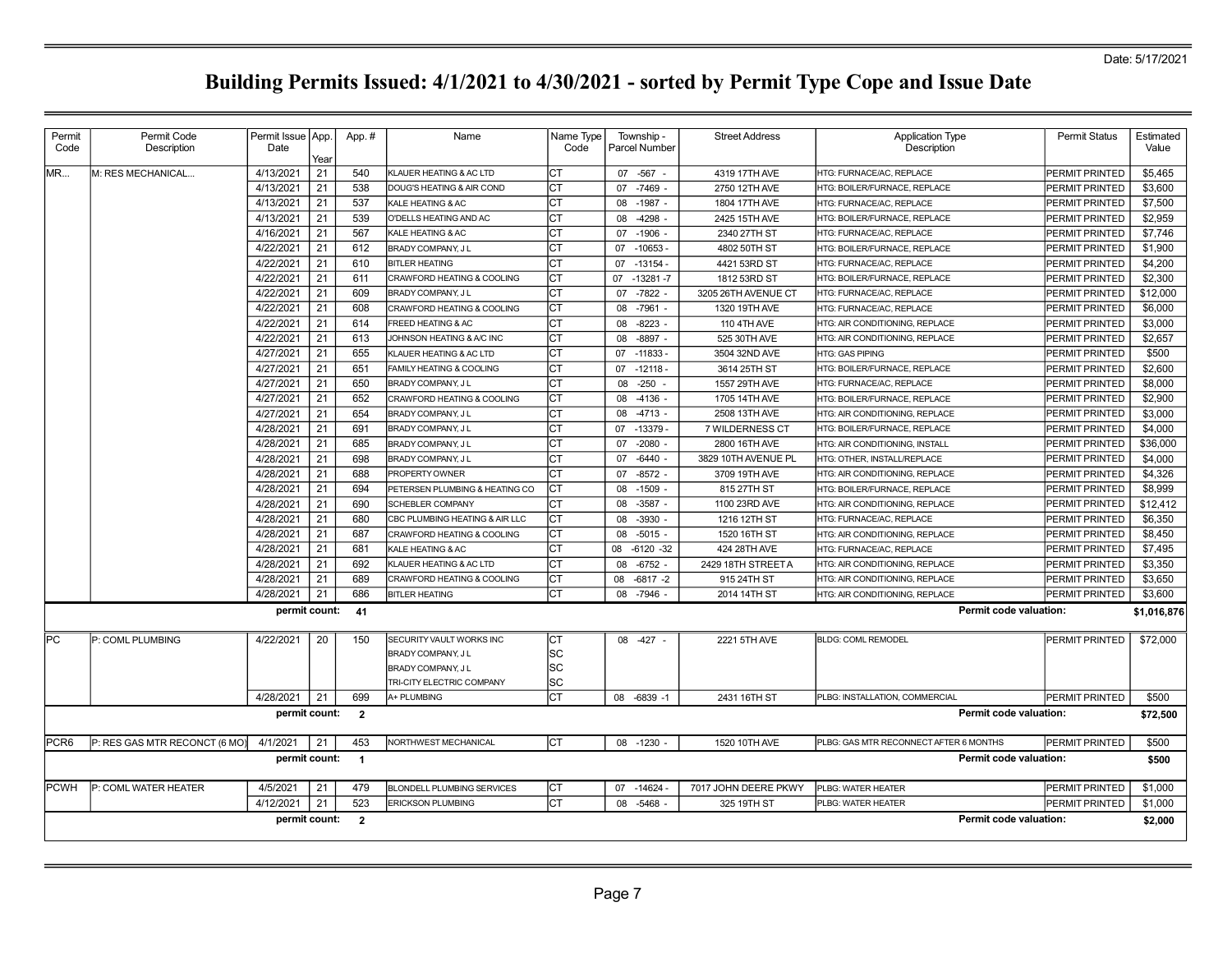| Permit<br>Code                                                                                                                                                         | Permit Code<br>Description | Permit Issue App.<br>Date | Year     | App.#          | Name                                                              | Name Type<br>Code      | Township -<br>Parcel Number     | <b>Street Address</b>       | <b>Application Type</b><br>Description   | <b>Permit Status</b>             | Estimated<br>Value |  |  |
|------------------------------------------------------------------------------------------------------------------------------------------------------------------------|----------------------------|---------------------------|----------|----------------|-------------------------------------------------------------------|------------------------|---------------------------------|-----------------------------|------------------------------------------|----------------------------------|--------------------|--|--|
| <b>PGAS</b>                                                                                                                                                            | P: COML GAS PIPING         | 4/7/2021                  | 21       | 503            | DOOLEY BROS. PLUMBING                                             | Iст                    | 08 -2883 -                      | 2200 5TH AVE                | PLBG: GAS PIPING                         | PERMIT PRINTED                   | \$6,400            |  |  |
|                                                                                                                                                                        |                            | permit count:             |          | $\overline{1}$ |                                                                   |                        |                                 |                             | Permit code valuation:                   |                                  | \$6,400            |  |  |
| <b>PGR</b>                                                                                                                                                             | P: RES GAS PIPING          | 4/5/2021                  | 21       | 461            | KLAUER HEATING & AC LTD                                           | Iст                    | 07 -1371 -                      | 2325 31ST STREET A          | PLBG: GAS PIPING                         | PERMIT PRINTED                   | \$500              |  |  |
|                                                                                                                                                                        |                            | 4/13/2021                 | 21       | 536            | PETERSEN PLUMBING AND HEATING                                     | СT                     | 07<br>$-6784$ .                 | 2510 29TH AVENUE CT         | PLBG: GAS PIPING                         | PERMIT PRINTED                   | \$500              |  |  |
|                                                                                                                                                                        |                            | 4/22/2021                 | 21       | 629            | BRADY COMPANY, J L                                                | СT                     | $-6720$<br>08                   | 1647 24TH AVE               | PLBG: GAS PIPING                         | PERMIT PRINTED                   | \$500              |  |  |
|                                                                                                                                                                        |                            | 4/27/2021                 | 21       | 661            | <b>ERICKSON PLUMBING</b>                                          | СT                     | $-2407 -$<br>07                 | 3325 39TH ST                | PLBG: GAS PIPING                         | PERMIT PRINTED                   | \$500              |  |  |
|                                                                                                                                                                        |                            | 4/28/2021                 | 21       | 679            | PETERSEN PLUMBING & HEATING CO                                    | СT                     | $-8857$<br>08                   | 2711 2ND ST                 | PLBG: GAS PIPING                         | PERMIT PRINTED                   | \$500              |  |  |
|                                                                                                                                                                        |                            | permit count:             |          | 5              |                                                                   |                        |                                 |                             | <b>Permit code valuation:</b>            |                                  | \$2,500            |  |  |
| PR<br>4/7/2021<br>21<br>501<br>СT<br>$-12463 -$<br>2526 33RD ST<br>PERMIT PRINTED<br>P: RES PLUMBING<br>TOTAL MAINTENANCE INC<br>07<br>PLBG: INSTALLATION, RESIDENTIAL |                            |                           |          |                |                                                                   |                        |                                 |                             |                                          |                                  |                    |  |  |
|                                                                                                                                                                        |                            | 4/7/2021                  | 21       | 427            | DAVE PROCHASKA CONST.<br>WATSON PLUMBING AND MECHANICAL           | СT<br><b>SC</b>        | 07<br>$-14793-$                 | 7442 35TH AVE               | <b>BLDG: RES REMODEL</b>                 | PERMIT PRINTED                   | \$16,000           |  |  |
|                                                                                                                                                                        |                            | 4/12/2021                 | 21       | 526            | LENNY DESANTIAGO PLUMBING                                         | СT                     | 07 -5816 -                      | 4508 21ST AVE               | PLBG: INSTALLATION, RESIDENTIAL          | PERMIT PRINTED                   | \$3,500            |  |  |
|                                                                                                                                                                        |                            | 4/23/2021                 | 21       | 57             | PROPERTY OWNER<br>THADDEUS H ELECTRIC INC<br><b>TOUM PLUMBING</b> | СT<br>lsc<br><b>SC</b> | 07<br>$-13680 -$                | 2127 44TH ST                | <b>BLDG: RES REMODEL</b>                 | PERMIT PRINTED                   | \$18,000           |  |  |
|                                                                                                                                                                        |                            | permit count: 4           |          |                |                                                                   |                        |                                 |                             | <b>Permit code valuation:</b>            |                                  | \$39,500           |  |  |
| <b>IPRWH</b>                                                                                                                                                           | P: RES WATER HEATER        | 4/1/2021                  | 21       | 452            | LENNY DESANTIAGO PLUMBING                                         | CТ                     | $-10001 -$<br>07                | 4212 35TH AVE               | PLBG: WATER HEATER                       | PERMIT PRINTED                   | \$1,000            |  |  |
|                                                                                                                                                                        |                            | 4/5/2021                  | 21       | 459            | TOTAL MAINTENANCE INC                                             | <b>CT</b>              | $-14216 -$<br>07                | 5510 18TH AVENUE CT         | PLBG: WATER HEATER                       | PERMIT PRINTED                   | \$1,407            |  |  |
|                                                                                                                                                                        |                            | 4/5/2021                  | 21       | 458            | <b>ERICKSON PLUMBING</b>                                          | СT                     | $-6876$ -<br>07                 | 2917 27TH STREET CT         | PLBG: WATER HEATER                       | PERMIT PRINTED                   | \$1,000            |  |  |
|                                                                                                                                                                        |                            | 4/5/2021                  | 21       | 476            | BLONDELL PLUMBING SERVICES                                        | СT                     | 08<br>$-8709$ -                 | 4610 8TH AVE                | PLBG: WATER HEATER                       | PERMIT PRINTED                   | \$1,000            |  |  |
|                                                                                                                                                                        |                            | 4/7/2021                  | 21       | 492            | TOTAL MAINTENANCE INC                                             | СT                     | 07<br>$-10995$                  | 3700 39TH STREET CT         | PLBG: WATER HEATER                       | PERMIT PRINTED                   | \$1,452            |  |  |
|                                                                                                                                                                        |                            | 4/7/2021                  | 21       | 495            | TOTAL MAINTENANCE INC                                             | СT                     | 08<br>$-6611 -$                 | 1153 32ND ST                | PLBG: WATER HEATER                       | PERMIT PRINTED                   | \$1,116            |  |  |
|                                                                                                                                                                        |                            | 4/7/2021                  | 21       | 493            | <b>BLONDELL PLUMBING SERVICES</b>                                 | СT                     | 08<br>$-7619$ .                 | 1416 28TH AVE               | PLBG: WATER HEATER                       | PERMIT PRINTED                   | \$1,000            |  |  |
|                                                                                                                                                                        |                            | 4/7/2021                  | 21       | 494            | <b>BLONDELL PLUMBING SERVICES</b>                                 | СT                     | 08<br>$-9238 - 7$               | 2629 1ST STREET CT          | PLBG: WATER HEATER                       | PERMIT PRINTED                   | \$1,000            |  |  |
|                                                                                                                                                                        |                            | 4/12/2021                 | 21       | 524            | <b>ERICKSON PLUMBING</b>                                          | СT                     | $-13282-$<br>07                 | 1712 53RD ST                | PLBG: WATER HEATER                       | PERMIT PRINTED                   | \$1,000            |  |  |
|                                                                                                                                                                        |                            | 4/12/2021                 | 21       | 525            | LENNY DESANTIAGO PLUMBING                                         | ĊТ                     | 08<br>$-8636$                   | 2932 8TH ST                 | PLBG: WATER HEATER                       | PERMIT PRINTED                   | \$900              |  |  |
|                                                                                                                                                                        |                            | 4/13/2021                 | 21       | 533            | WATSON PLUMBING AND MECHANICAL                                    | CТ                     | $-9479 -$<br>07<br>$-4137 - 31$ | 3416 50TH ST<br>2631 9TH ST | PLBG: WATER HEATER                       | PERMIT PRINTED                   | \$500              |  |  |
|                                                                                                                                                                        |                            | 4/13/2021<br>4/22/2021    | 21<br>21 | 532<br>616     | WATSON PLUMBING AND MECHANICAL<br>BRADY COMPANY, J L              | СT<br>СT               | 08<br>$-7822 -$<br>07           | 3205 26TH AVENUE CT         | PLBG: WATER HEATER<br>PLBG: WATER HEATER | PERMIT PRINTED<br>PERMIT PRINTED | \$2,100<br>\$1,000 |  |  |
|                                                                                                                                                                        |                            | 4/22/2021                 | 21       | 618            | BLONDELL PLUMBING SERVICES                                        | ĊТ                     | $-9984 -$<br>07                 | 4120 34TH AVE               | PLBG: WATER HEATER                       | PERMIT PRINTED                   | \$1,000            |  |  |
|                                                                                                                                                                        |                            | 4/22/2021                 | 21       | 615            | ALL ACTION PLUMBING                                               | СT                     | 08<br>$-3197 -$                 | 1617 2ND ST                 | PLBG: WATER HEATER                       | PERMIT PRINTED                   | \$1,000            |  |  |
|                                                                                                                                                                        |                            | 4/22/2021                 | 21       | 617            | <b>BLONDELL PLUMBING SERVICES</b>                                 | СT                     | 08<br>$-8789$                   | 918 32ND AVENUE CT          | PLBG: WATER HEATER                       | PERMIT PRINTED                   | \$1,000            |  |  |
|                                                                                                                                                                        |                            | 4/27/2021                 | 21       | 656            | TOTAL MAINTENANCE INC                                             | СT                     | 07<br>$-10724 -$                | 3441 52ND ST                | PLBG: WATER HEATER                       | PERMIT PRINTED                   | \$1,386            |  |  |
|                                                                                                                                                                        |                            | 4/27/2021                 | 21       | 657            | LENNY DESANTIAGO PLUMBING                                         | СT                     | $-13220 - 10$<br>07             | 5102 25TH AVENUE CT         | PLBG: WATER HEATER                       | PERMIT PRINTED                   | \$1,000            |  |  |
|                                                                                                                                                                        |                            | 4/28/2021                 | 21       | 678            | <b>BLONDELL PLUMBING SERVICES</b>                                 | СT                     | 07<br>$-14440 -$                | 1818 27TH AVENUE PL         | PLBG: WATER HEATER                       | PERMIT PRINTED                   | \$1,000            |  |  |
|                                                                                                                                                                        |                            | 4/28/2021                 | 21       | 697            | <b>ERICKSON PLUMBING</b>                                          | СT                     | $-415 - C$<br>07                | 1011 42ND ST                | PLBG: WATER HEATER                       | PERMIT PRINTED                   | \$1,000            |  |  |
|                                                                                                                                                                        |                            | 4/28/2021                 | 21       | 677            | <b>BLONDELL PLUMBING SERVICES</b>                                 | СT                     | 08 -1232 -                      | 1087 15TH STREET A          | PLBG: WATER HEATER                       | PERMIT PRINTED                   | \$1,000            |  |  |
|                                                                                                                                                                        |                            | permit count:             |          | 21             |                                                                   |                        |                                 |                             | <b>Permit code valuation:</b>            |                                  | \$22,861           |  |  |
| <b>PRX</b>                                                                                                                                                             | P: RES EXCAVATION          | 4/1/2021                  | 21       | 451            | <b>TRITON PLUMBING</b>                                            | Iст                    | 07<br>$-2404 -1$                | 3211 39TH ST                | PLBG: SEWER REPAIR                       | PERMIT PRINTED                   | \$2,000            |  |  |
|                                                                                                                                                                        |                            | 4/13/2021                 | 21       | 534            | RIVER BEND PLUMBING SERVICES L                                    | СT                     | 08<br>$-897$                    | 140 5TH AVE                 | PLBG: SEWER REPAIR                       | PERMIT PRINTED                   | \$1,000            |  |  |
|                                                                                                                                                                        |                            | 4/16/2021                 | 21       | 568            | <b>CJ NOW</b>                                                     | СT                     | 08 -1387 -                      | 1708 18TH STREET B          | PLBG: WATER SERVICE REPLACEMENT          | PERMIT PRINTED                   | \$2,000            |  |  |